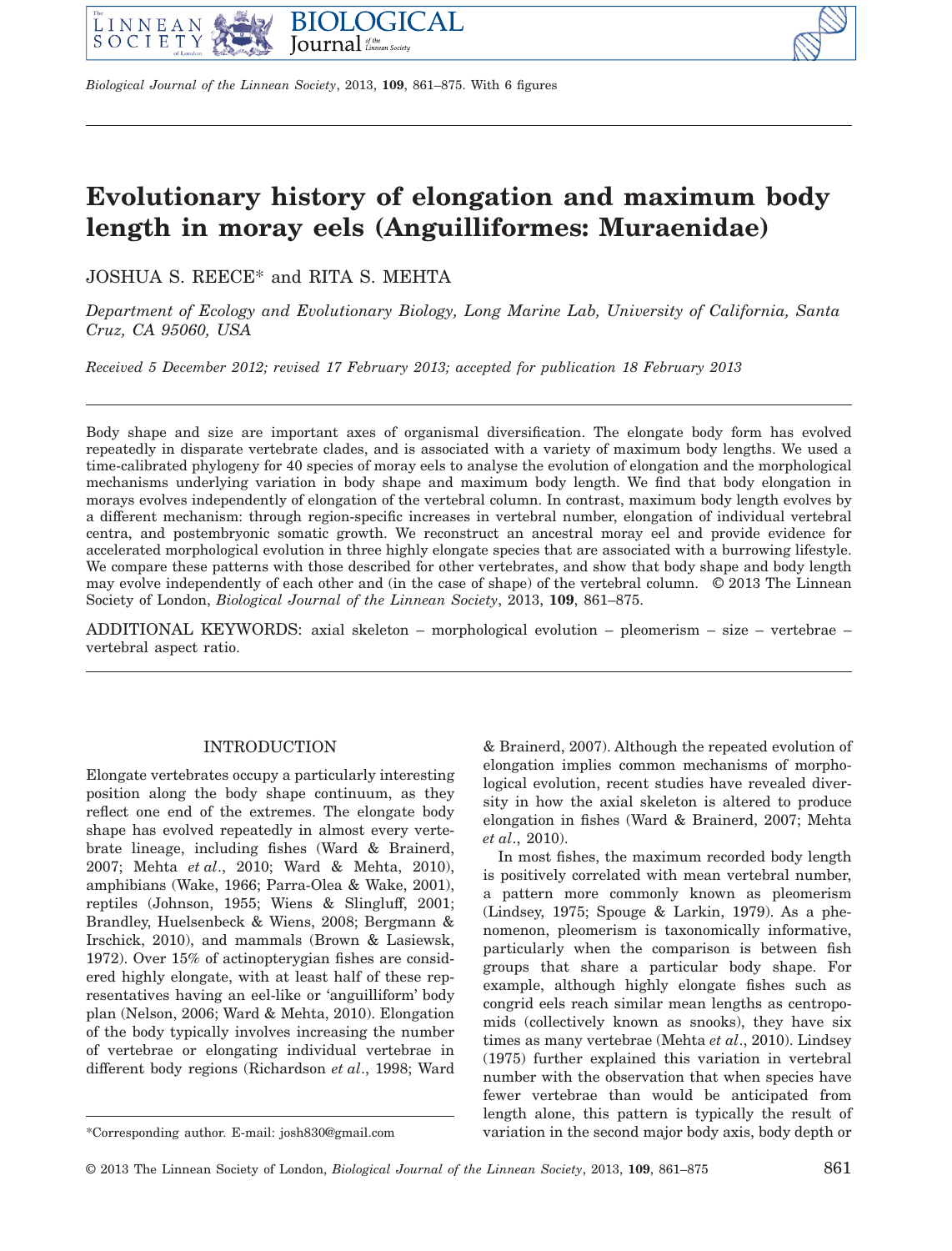**Figure 1.** Histograms for the metrics analysed to describe the shape of the body, axial skeleton, and maximum body length in moray eels: A, elongation ratio (ER; this metric of shape divides the standard length by the second major body axis) ; B, axial elongation index (AEI); and C, maximum body length. Measurements were made on 40 species of morays and 33 species of non-moray anguilliform fishes that were selected to represent the range of anguilliform morphological diversity (species list available in Mehta *et al*., 2010). The *x*-axis values represent the maximum value for a given bin. Individuals placed in a bin have a value between the preceding bin and the bin in which they reside. Moray eels span the majority of the variation in ER, AEI, and maximum body length present in the Anguilliformes. The moray species *Scuticaria tigrina*, *Rhinomuraena quaesita*, and *Pseudoechidna brummeri* (indicated by asterisks) represent extremes in all three histograms.

width, suggesting a deviation in shape. Specifically, the greater the variation in body shapes among species, the weaker the relationship between mean vertebral number and maximum recorded length.

Body shape and maximum length are two important axes of diversification among organisms, as each have substantial effects on organismal–environment interactions (Brown & Lasiewsk, 1972; Schmidt-Nielsen, 1984). Certain shapes may place a limit on the maximum length an organism may attain, particularly in endotherms, where metabolic rate, body size, and shape are tightly interrelated (Brown & Lasiewsk, 1972; McMahon, 1973; Heusner, 1985); however, many ectotherms such as fish show a decoupling of this relationship, and organisms with similar body shapes can exhibit a wide range of maximum body lengths. Examining how a particular body shape and its maximum length evolve among related species may provide insight into the different mechanisms underlying these changes, as well as factors that may influence basic body design.

Recent studies have quantified variation in fish body shape (Walker, 1997; Walker & Bell, 2000) and length (Nagel & Schluter, 1998), and others have identified developmental and genetic mechanisms influencing some of this variation (Peichel *et al*., 2001; Morin-Kensicki, Melancon & Eisen, 2002; see also Gomez & Pourquié, 2009); however, few works examine how evolutionary changes in the axial skeleton are correlated with changes in body shape or how these changes may relate to maximum body length within a particular clade (McDowall, 2003, 2008). Here, we investigate body elongation and maximum body length evolution in moray eels, a group of elongate marine fishes.

Moray eels (Muraenidae), one of the largest clades within Anguilliformes, are a group of 197 species (Smith, Irmak & Özen, 2012), distributed in every ocean basin. Despite being universally elongate, morays exhibit a surprising range of body sizes in relation to both mass and total length. Moray species range in adult body mass from 4 to over 600 g, and from 10 to 400 cm in total length (FishBase, http:// fishbase.org; Froese & Pauly, 2011). With respect to body shape and maximum length, morays encompass

most of the diversity present among anguilliform fishes that have been studied to date (Fig. 1; Mehta *et al*., 2010). Remarkably, mean vertebral numbers in morays show a 2.4-fold variation, comparable with the variation described across all extant snakes, a distantly related vertebrate clade with members exhibiting a convergent body plan and containing roughly five times as many species (Polly, Head & Cohn, 2001).

 $\blacktriangleright$ 

Our primary goals are to examine components of the axial skeleton to understand the evolution of elongation and maximum body length among 40 species of morays. To better understand body shape evolution in morays, we investigate the evolutionary relationship between body elongation and the axial skeleton, as well as the interaction between body shape and maximum body length. We then infer the ancestral body shape and maximum body length for morays and trace the pattern of evolution from that inferred ancestor to extant species to investigate the pattern and timing of morphological diversification.

# MATERIAL AND METHODS

#### PHYLOGENETIC AND MORPHOLOGICAL DATA

We examined the evolution of elongation and maximum body length in moray eels using a molecular phylogeny of 40 muraenid species, pruned from a tree of 46 species (Reece, Bowen & Larson, 2010). This recently published moray time tree (Fig. 2) was calibrated with both fossil and biogeographic data (Reece *et al*., 2010). Moray relationships were based on portions of two mitochondrial (cytochrome *b* and *cytochrome oxidase subunit 1*) and two nuclear (recombination activating protein *RAG-1* and recombination activating protein *RAG-2*) genes, corresponding to GenBank accessions HQ122450–HQ122568, HQ1442581, and HQ1442588–HQ1442590. Alcoholpreserved specimens, totalling 153 individuals, with between one and eight representatives of each species, were obtained through personal collections and museum loans (Table S1). From these specimens we measured total length, maximum body depth and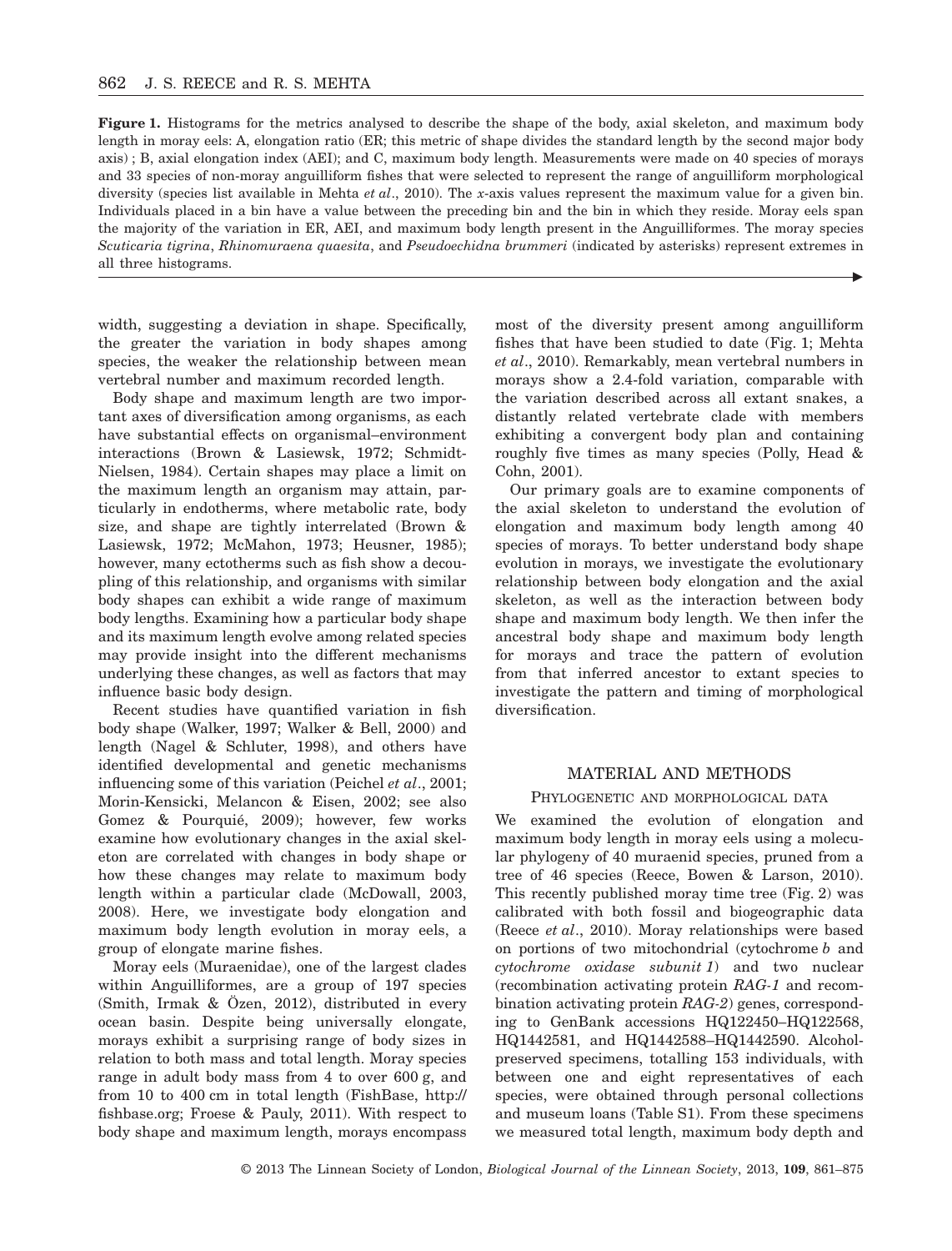

© 2013 The Linnean Society of London, *Biological Journal of the Linnean Society*, 2013, **109**, 861–875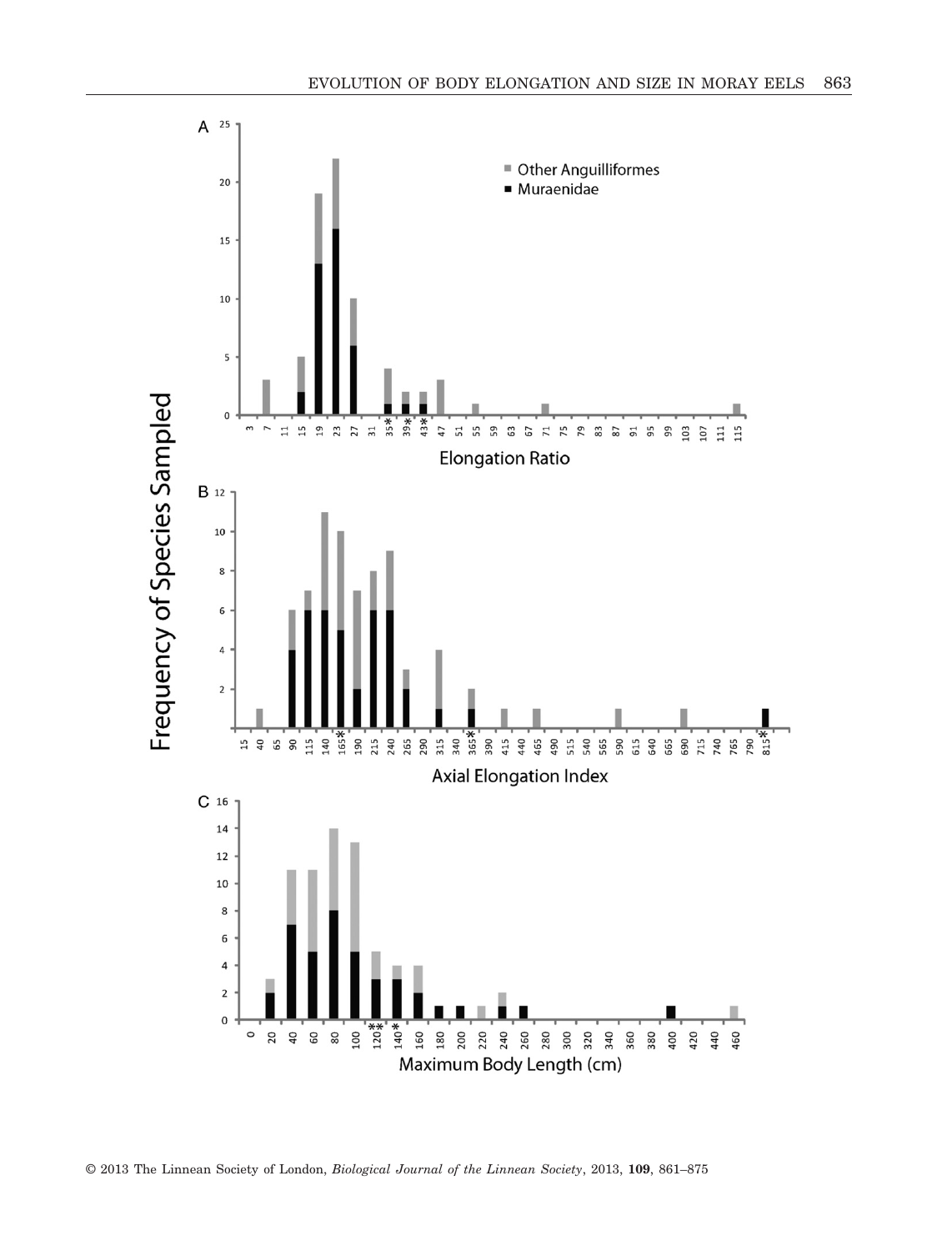

**Figure 2.** Phylogeny of selected muraenid species. Ancestral states for the root of the moray tree are given for the elongation ratio (ER), axial elongation index (AEI), maximum body length, and total vertebral number. Values at all remaining nodes are given for AEI (see Material and methods for details on ancestral state reconstructions). Branches set in bold indicate three species with elongate body forms; note that despite an elongate body shape, *Scuticaria tigrina* does not have an elongate vertebral column. Time is in Myr, with a root age of 56 Myr.

width, and head length. With these measurements we calculated a metric of body shape known as the elongation ratio (ER), defined as the total length of an individual divided by the second largest major body axis: depth or width (Ward & Azizi, 2004). Specimens were then cleared and stained following a modified protocol of Dingerkus & Uhler (1977). We recorded the following measurements on cleared and stained individuals: (1) the number of precaudal vertebrae, defined as those that were cranial to vertebrae with fused haemal arches; (2) the number of caudal vertebrae, defined as vertebrae with fused haemal arches found in the caudal region. Vertebral counts were made three times in both precaudal and caudal regions, and the average number of vertebrae in each region was used for all analyses; (3) precaudal vertebral aspect ratios; and (4) caudal vertebral aspect ratios. We calculated vertebral aspect ratio by dividing vertebral centrum length by vertebral centrum width (Ward & Brainerd, 2007). Centrum lengths and widths were measured for three vertebrae from each region using digital calipers at a precision of 0.01 mm. Vertebral measurements were not taken on adjacent vertebrae in an effort to capture variation from each region without sampling extremely small vertebrae just posterior to the skull and at the tip of the tail. To characterize elongation of the axial skeleton, we adopted the axial elongation index (AEI; Ward & Brainerd, 2007). AEI is defined as (precaudal vertebral number  $\times$  precaudal aspect ratio) + (caudal vertebral number  $\times$  caudal aspect ratio). To understand the relationships between AEI, ER, and maximum body length, we recorded the maximum body length reported in the literature for each species as reported in FishBase (Froese & Pauly, 2011), which lists specimen data amalgamated from several major museum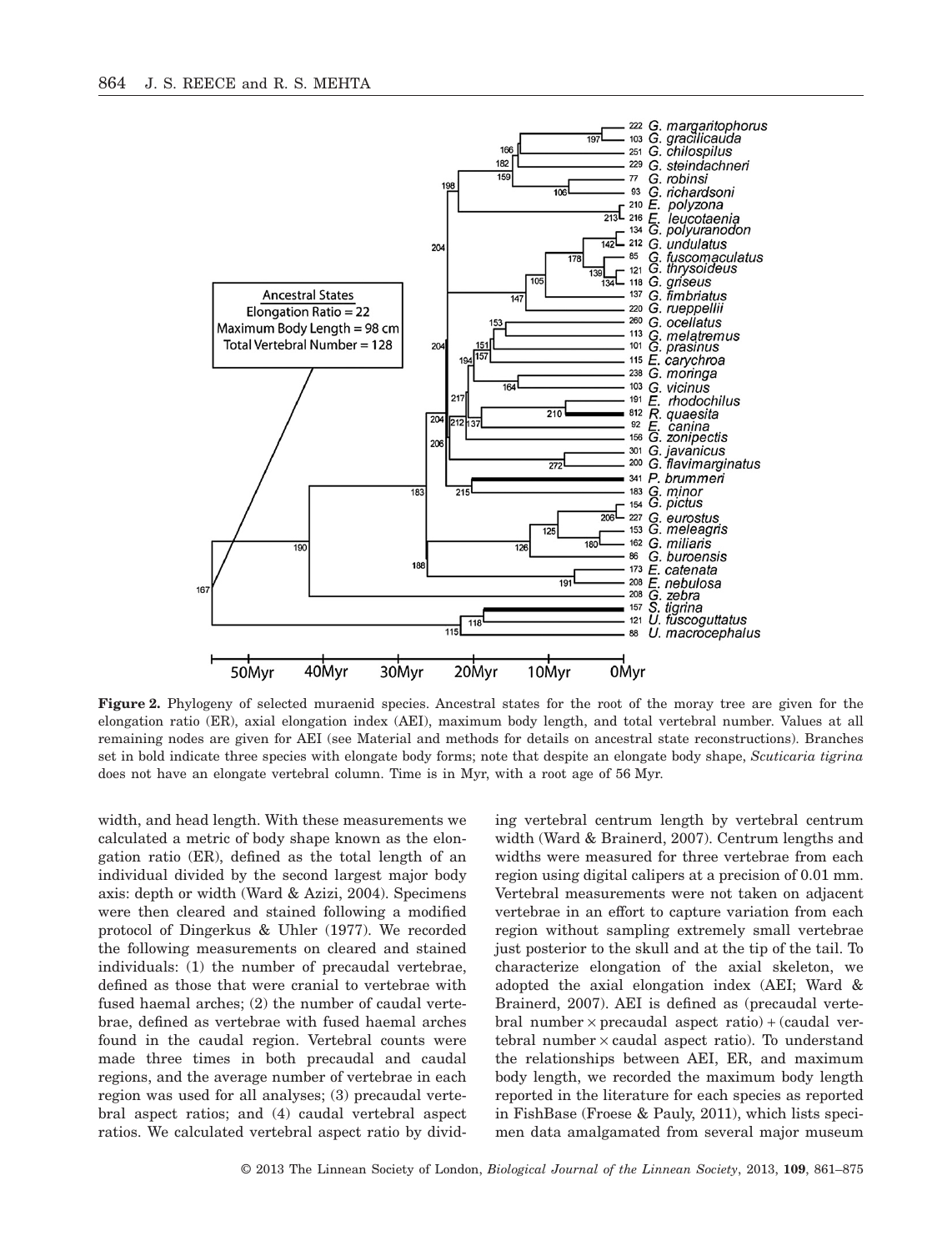collections, and also lists references for published size records. We report species averages for all metrics.

### EVOLUTION OF ELONGATION

Our sampling of morays included some of the smallest species (e.g. *Gymnothorax robinsi*), the largest species (*Gymnothorax javanicus*), and three of the four most elongate species (*Scuticaria tigrina*, *Rhinomuraena quaesita*, and *Pseudoechidna brummeri*). Because these three species show patterns of elongation that are outside of the distribution of the remaining 37 species (Fig. 1a), we conducted the correlation analyses described below using 37 species that fit a statistically normal distribution for ER, and discuss these highly elongate species separately.

The teleost vertebral column can be divided into the trunk (precaudal) and caudal regions (Liem *et al*., 2001). Recent studies have recognized region-specific patterns in the vertebral column of fishes (Ward & Brainerd, 2007; Yamahira & Nishida, 2009; Mehta *et al*., 2010). These patterns have been attributed to modularity, the idea that body regions may act as discrete subunits with varying degrees of connectivity to other subunits (Raff, 1996; Skinner & Lee, 2009). Ward & Brainerd (2007) proposed three models for assessing modularity in vertebral number and vertebral aspect ratio in actinopterygian fishes. Reduced major axis regression was used to examine the relationship between characteristics in the precaudal and caudal region; the slope of the line was used to assess developmental modularity across the two regions. A slope of one indicated equal changes in the number and aspect ratio of precaudal and caudal vertebrae, suggesting a shared developmental module across regions. A slope greater than or less than one suggested that changes in the number or shape of vertebrae occur at a different rate in a particular body region. The lack of a linear relationship between regions indicates that vertebral number or shape evolve independently of each body region (Ward & Brainerd, 2007). Therefore, we tested for the evolution of modularity in moray vertebral numbers and aspect ratios across the two body regions. We estimated Pagel's lambda  $(\lambda)$ , a metric of phylogenetic signal; Pagel, 1999) for each trait using the 'Geiger' package (Harmon *et al*., 2008) in R (R Core Development Team, 2009). As traits varied in their level of phylogenetic signal, we tested for correlations between precaudal and caudal vertebral numbers and between precaudal and caudal aspect ratios using: (1) phylogenetic independent contrasts (PICs; Felsenstein, 1985); (2) PICs calculated on trees uniquely transformed to reflect the phylogenetic signal  $(\lambda)$  of each trait; and  $(3)$  for instances of low to zero phylogenetic signal, we directly compare vertebral counts or aspect ratios without a phylogenetic correction. Our results were strongly consistent across all three approaches. To calculate slope, we computed reduced major axis (RMA) regressions forced through the origin using the *line.cis* command in the '(S)MATR' package (http://web.maths.unsw. edu.au/~dwarton) for R. For each regression, we used the test developed by Warton *et al*. (2006) to determine whether the slope was significantly different from 1.

Body shape, measured in terms of ER, and the axial skeleton have been shown to evolve independently of each other across Anguilliformes (Mehta *et al*., 2010); however, as Anguilliformes is comprised of several diverse clades, we tested whether this pattern would be maintained when looking closely within one of the larger and more ecologically diverse groups, such as morays. Four mechanisms of elongation have been previously suggested: regional increases in vertebral number; regional vertebral centrum elongation; elongation of the head; or reduction to the second major body axis (Ward & Brainerd, 2007). We used phylogenetic generalized least squares (PGLS) regressions (Grafen, 1989; see also Revell, 2010) to simultaneously estimate the correlation between variables and the phylogenetic signal present in that correlation. When no phylogenetic signal is present, PGLS is equivalent to a standard generalized least squares regression. We used PGLS multiple regression model building to determine which combination of the six predictors (the number of vertebrae in the caudal and precaudal region, aspect ratios in each region, and sizecorrected head length and body depth) best explains variation in body elongation (ER) and maximum body length. All variables were log-transformed, and head length and body depth were size corrected by total body length using a phylogenetic size correction (Revell, 2009). We compared the fit of the models using Akaike's information criterion corrected for finite sample sizes  $(\Delta AICc)$ , which identifies the best fit model as the one with the lowest AICc value, and the difference between that model and the next best model is greater than four AICc units (Burnham & Anderson, 2002). We also use this method to identify which morphological variables contribute most to the variation in AEI.

### ACCELERATED RATES OF EVOLUTION

We test the hypothesis that the three highly elongate morays exhibit accelerated rates of evolution or attraction towards alternative morphological optima relative to the remaining 37 species sampled. Using our timed tree, we fitted four models of morphological evolution in the RBROWNIE module (Stack, Harmon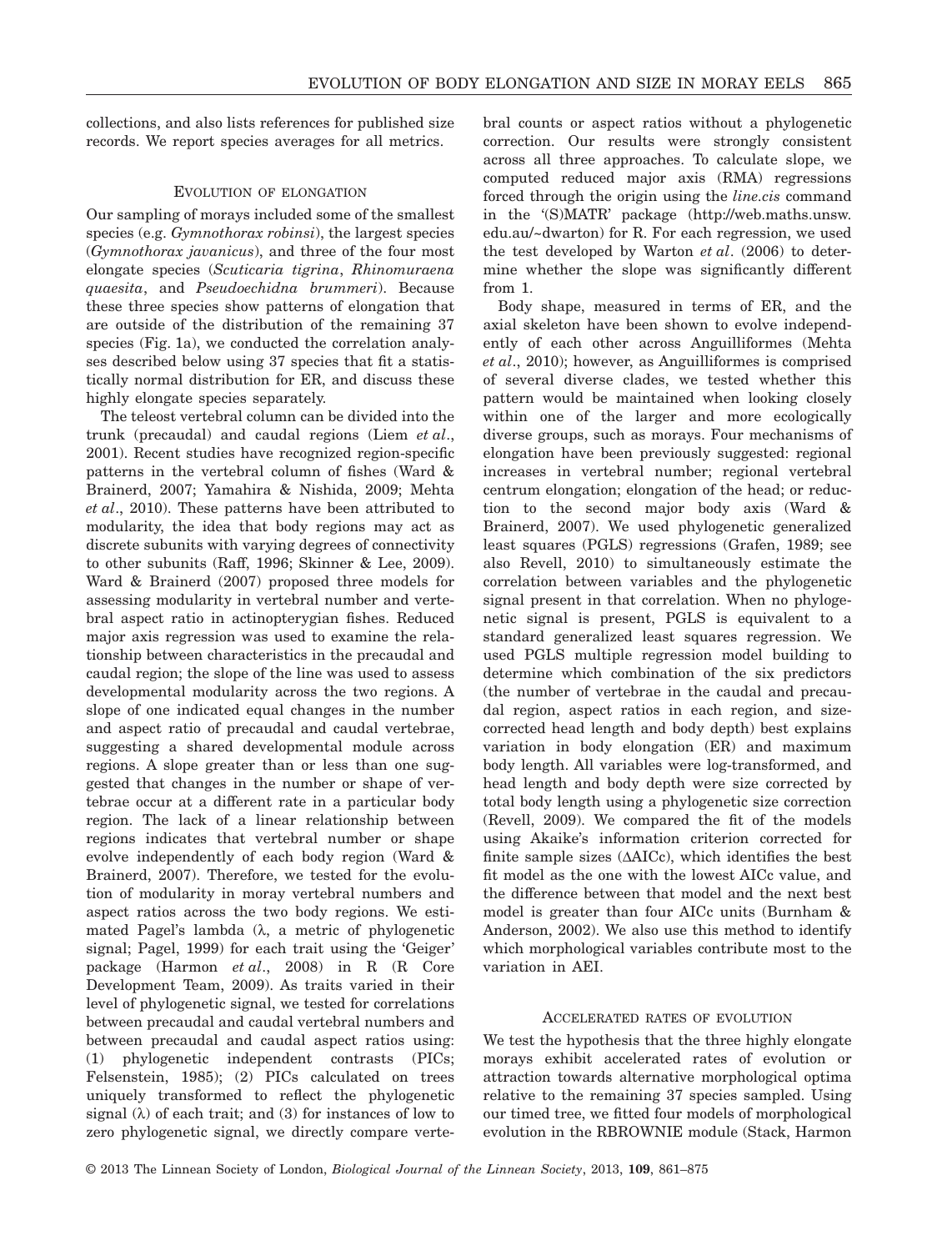& O'Meara, 2011), which is an R implementation of the program BROWNIE (O'Meara, Ané & Sanderson, 2006), to each of the following: ER; AEI; the total number of vertebrae; the numbers of precaudal and caudal vertebrae; and maximum body length. For each character, we fitted a single-rate Brownian motion (BM) model (BM1), where morphological evolution is a random-walk process along a phylogenetic tree, a two-rate BM model (BM2), where the three highly elongate species share one rate of BM evolution and all remaining species share a different rate, an Ornstein–Uhlenbeck model (known as the 'rubber band' BM), where lineages evolve according to BM but with an attraction parameter towards a shared optimum (Butler & King, 2004), and an OU2 model, where the three highly elongate species are attracted towards a different adaptive optimum than the remaining 37 species. For OU2 and BM2 models, the highly elongate morays were considered to be in a different state relative to the remaining 37 species for the entire length of the branch upon which they reside. Model fitting in RBROWNIE was based on 500 equally likely phylogenetic reconstructions sampled from the prior distribution estimated in Reece *et al*.  $(2010)$ . We compared the fit of models using  $\triangle AICc$ , as previously described. When OU2 or BM2 models were selected, we tested whether or not this inference could be repeated by randomly selecting three species from the tree for 1000 iterations using the R package 'Picante' (Kembel *et al*., 2010).

# RECONSTRUCTING THE ANCESTRAL MORAY

We reconstructed ancestral states by nesting the Reece *et al*. (2010) phylogeny of Muraenidae within the best available phylogeny for Anguilliformes (Johnson *et al*., 2012; Fig. S1). We replaced the three species that represented Muraenidae in Johnson *et al*. (2012) with the time tree of 40 species pruned from Reece *et al*. (2010). Johnson *et al*. (2012) included 39 non-muraenid species of Anguilliformes: data on ER, total number of vertebrae, and maximum body length were available from FishBase for 39, 17, and 13 of those species, respectively (Table S2), whereas data on the other character traits were not available for these out-group taxa. We reconstructed the ancestral state of Muraenidae within the anguilliform tree for these three traits using the *ace* function in Geiger and maximum likelihood. We reconstructed ancestral states for the remaining traits, the number of caudal and precaudal vertebrae, and AEI using only muraenids in 500 trees sampled from the post burn-in posterior distribution in BEAST (Drummond & Rambaut, 2007), as described in Reece *et al*. (2010). Some traits were inferred to evolve according to a BM2 model of evolution (see the Results), with an

accelerated rate estimated for the highly elongate species and a slower rate inferred for the remaining 37 species; however, ancestral state reconstructions typically assume a single BM rate. To account for the different rate on the branches leading to the three highly elongate species, we transformed these branch lengths separately for each trait by a factor equal to the accelerated BM rate divided by the BM rate for the 37 remaining species. This lengthened each of the three branches in such a way that it was appropriate to estimate ancestral states according to a single-rate BM method, as is implemented in the *ace* function. For the number of precaudal and caudal vertebrae and for AEI we report on the mean value estimated across 500 trees for the ancestral state of each node.

#### RESULTS

# MORAYS ALTER BODY SHAPE WITHOUT CHANGING THE AXIAL SKELETON

We present species means for all morphological data in Table 1. The 40 moray species in our data set exhibit a two-fold variation in total vertebral numbers, ranging from 106 to 258. On average, vertebrae were distributed equally across the precaudal and caudal regions, whereas in the three most elongate species, caudal vertebrae comprised between 53 and 68% of total vertebrae. The number of precaudal vertebrae ( $\lambda = 0.60$ ) was the only trait in these regressions with  $\lambda > 0.001$ . RMA regressions for all three approaches (with and without phylogenetic correction) revealed no significant relationship  $(P = 0.2;$ values based on direct vertebral counts without a phylogenetic correction; Fig. 3a), and thus vertebral number evolves independently across the precaudal and caudal regions. However, we find that vertebral aspect ratio evolves in a correlated fashion across the two body regions, with aspect ratios in the caudal region changing at a slightly faster rate (Fig. 3b;  $P < 0.001$ ; slope = 1.24, 95% confidence interval = 1.09–1.46; values based on direct vertebral counts without a phylogenetic correction).

We find that ER is not significantly correlated with AEI across the 37 species of muraenids  $(P = 0.7)$ ; Fig. 4). Because ER includes head length, whereas AEI excludes any contribution of the head to the elongation of the body, we re-examined this relationship using  $ER_{body}$ , calculated as: (total length – head length)/(second major body axis), and found no differences in our final results. Multiple regression model building reveals that size-corrected maximum body depth explains 97% of the variation in ER. Sizecorrected head length co-varies with body depth  $(R^2 = 0.4, P < 0.001, slope = 0.7)$ , with deeper-bodied morays having longer heads relative to total body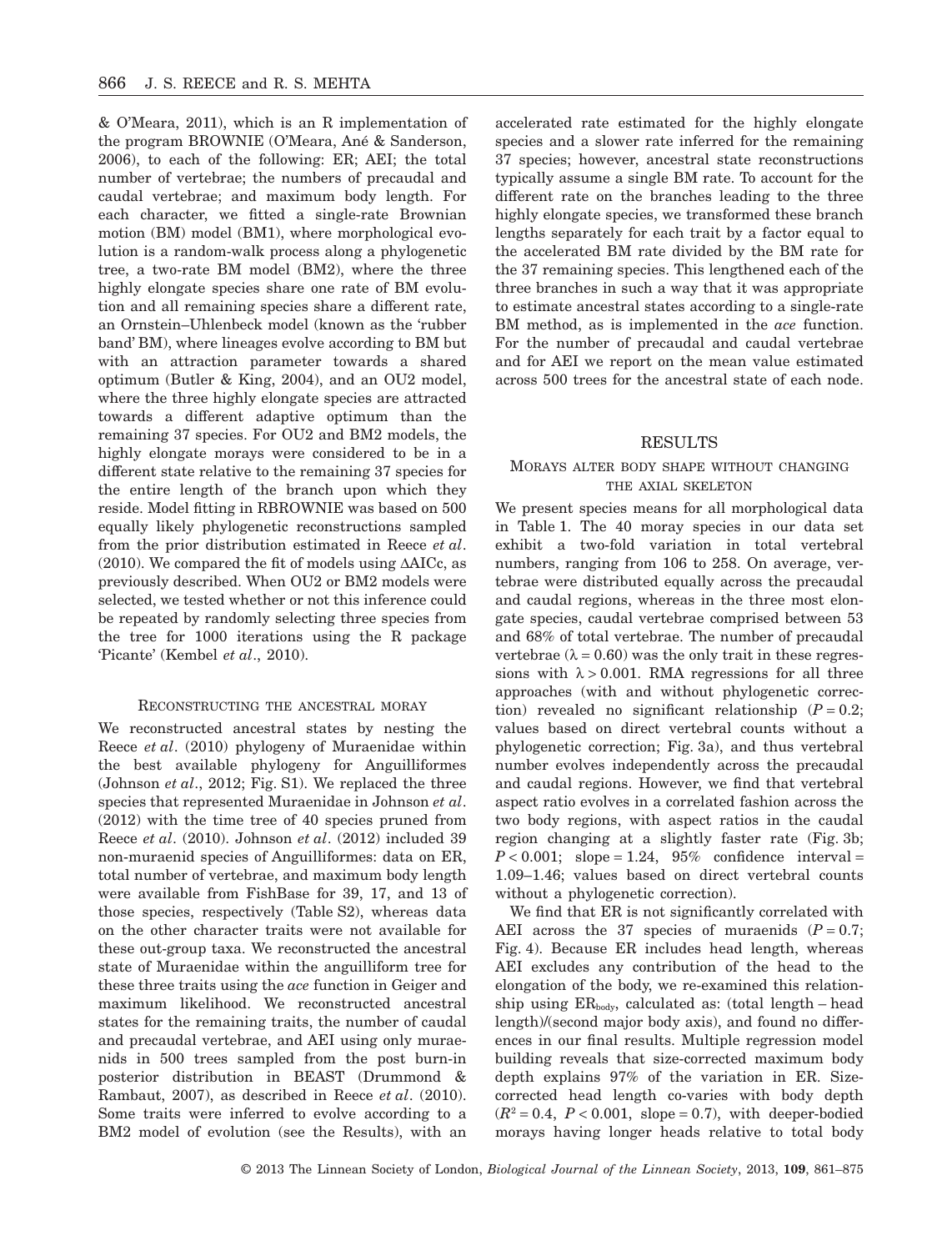| referred to in the text are listed at the bottom of the table. Columns include total number of vertebrae (TV), precaudal (PCN) and caudal (CN) number of vertebrae,<br>precaudal (PCAR) and caudal (CAR) aspect ratios, elongation ratio (ER), axial elongation index (AEI), maximum body length (MBL), body length (BL, excluding<br>Table 1. Raw data for the 40 species of moray eels used in this study. Genera are abbreviated after their first mention in the table. The three elongate species<br>head length), tail length (TL), maximum body depth (MBD), maximum body width (MBW), and maximum tail depth (MTD) and width (MTW). Mean variation<br>among species is more than twice the mean variation in trait values among individuals of the |            |                     |                |                |                                                     |                |                 | same species                                     |                |                    |                  |                  |              |                     |
|------------------------------------------------------------------------------------------------------------------------------------------------------------------------------------------------------------------------------------------------------------------------------------------------------------------------------------------------------------------------------------------------------------------------------------------------------------------------------------------------------------------------------------------------------------------------------------------------------------------------------------------------------------------------------------------------------------------------------------------------------------|------------|---------------------|----------------|----------------|-----------------------------------------------------|----------------|-----------------|--------------------------------------------------|----------------|--------------------|------------------|------------------|--------------|---------------------|
| Species                                                                                                                                                                                                                                                                                                                                                                                                                                                                                                                                                                                                                                                                                                                                                    | FV         | PCN                 | 5              | PCAR           | CAR                                                 | 岊              | ЦR              | NBL                                              | 님              | ᆸ                  | MBD              | MBW              | NTID         | MTW                 |
| $Echi$ idna catenata                                                                                                                                                                                                                                                                                                                                                                                                                                                                                                                                                                                                                                                                                                                                       | 122        | 62                  | 61             | 1.32           | 1.51                                                | 20.02          | 172.93          |                                                  | 22.78          | 10.28              | 1.14             | 0.50             | 0.91         | 0.65                |
| $E.$ leucotaenia                                                                                                                                                                                                                                                                                                                                                                                                                                                                                                                                                                                                                                                                                                                                           | 125        | 55                  | $\sqrt{2}$     | 1.59           | 1.82                                                | 17.64          | 215.50          | $165\atop75$                                     | 14.23          | 7.40               | 0.81             | 0.45             | 0.45         | 0.38                |
| E. nebulosa                                                                                                                                                                                                                                                                                                                                                                                                                                                                                                                                                                                                                                                                                                                                                | 122        | 63                  | 59             | 1.70           | 1.72                                                | 23.26          | 207.81          | 100                                              | 14.15          | 6.87               | 0.61             | 0.36             | 0.56         | 0.29                |
| E. polyzona                                                                                                                                                                                                                                                                                                                                                                                                                                                                                                                                                                                                                                                                                                                                                | 120        | 57                  | 63             | 1.79           | 1.71                                                | 17.68          | 209.81          | $\sqrt{2}$                                       | 24.75          | 12.35              | 1.40             | 0.75             | 1.08         | 0.44                |
| E. rhodochilus                                                                                                                                                                                                                                                                                                                                                                                                                                                                                                                                                                                                                                                                                                                                             | 120        | $60\,$              | 60             | 1.75           | 1.44                                                | 24.63          | 191.35          | 33.8                                             | 28.73          | 14.07              | 1.17             | 0.80             | 0.60         | 0.93                |
| Enchelycore carychroa                                                                                                                                                                                                                                                                                                                                                                                                                                                                                                                                                                                                                                                                                                                                      | 131        | 57                  | 75             | 0.96           | 0.82                                                | 24.67          | 115.31          | 34                                               | 17.27          | 9.03               | 0.70             | 0.37             | 0.62         | 0.37                |
| Gymnomuraena zebra<br>Enchelynassa canina                                                                                                                                                                                                                                                                                                                                                                                                                                                                                                                                                                                                                                                                                                                  | 137<br>141 | $\mathcal{L}$<br>67 | 71<br>39       | 0.68<br>1.41   | $1.80\,$<br>0.63                                    | 15.83<br>20.75 | 92.00<br>207.67 | 250                                              | 33.04<br>27.67 | 16.68<br>8.17      | 2.09<br>1.33     | 1.46<br>0.80     | 1.89<br>0.92 | 0.95<br>1.21        |
| Gymnothorax buroensis                                                                                                                                                                                                                                                                                                                                                                                                                                                                                                                                                                                                                                                                                                                                      | 믑          | 53                  | 57             | 0.87           | 0.68                                                | 17.61          | 85.87           | $\begin{array}{c} 150 \\ 35 \\ 50.5 \end{array}$ | 16.23          |                    | 0.92             | 0.49             | 0.90         | 0.44                |
| G. chilospilus                                                                                                                                                                                                                                                                                                                                                                                                                                                                                                                                                                                                                                                                                                                                             | 126        | 57                  | 69             | 2.06           | 1.93                                                | 21.66          | 250.71          |                                                  | 17.33          | $8.37$<br>9.30     | 0.80             | 0.31             | 0.60         | 0.45                |
| G. eurostus                                                                                                                                                                                                                                                                                                                                                                                                                                                                                                                                                                                                                                                                                                                                                | 119        | 55                  | 64             | 1.92           | 1.89                                                |                | 227.22          | $\mbox{60}$                                      | 16.07          | 8.80               | 0.87             | 0.79             | 0.82         |                     |
| $G.$ fimbriatus                                                                                                                                                                                                                                                                                                                                                                                                                                                                                                                                                                                                                                                                                                                                            | 121        | 57                  | 65             | 1.05           | 1.19                                                | 18.40<br>17.29 | 136.60          | $\rm 80$                                         | 17.00          | 9.27               | 0.98             | 0.55             | 0.88         | $0.48$<br>$0.50$    |
| G. flavimarginatus                                                                                                                                                                                                                                                                                                                                                                                                                                                                                                                                                                                                                                                                                                                                         | 134        | $67$                | 68             | 1.52           | 1.46                                                | 17.44          | 200.34          | 240                                              | 15.70          | 8.60               | 0.90             | 0.50             | 0.70         | $0.43$<br>$0.45$    |
| G. fuscomaculatus                                                                                                                                                                                                                                                                                                                                                                                                                                                                                                                                                                                                                                                                                                                                          | 117        | 54                  | 63             | 0.81           | 0.65                                                | 19.54          | 84.66           | $20\,$                                           | 16.85          | 9.10               | 0.86             | 0.58             | 0.74         |                     |
| gracilicauda<br>Ġ                                                                                                                                                                                                                                                                                                                                                                                                                                                                                                                                                                                                                                                                                                                                          | 127        | 55                  | 72             | 0.91           | 0.73                                                | 21.54          | 102.77          | $32\,$ $65$                                      | 18.58          | 10.23              | 0.86             | 0.50             | 0.79         | 0.48                |
| G. griseus                                                                                                                                                                                                                                                                                                                                                                                                                                                                                                                                                                                                                                                                                                                                                 | 134        | 62                  | 72             | 0.81           | 0.94                                                | 26.67          | 117.76          |                                                  | 21.00          | 12.55              | 0.79             | 0.51             | 0.76         | 0.45                |
| G. javanicus                                                                                                                                                                                                                                                                                                                                                                                                                                                                                                                                                                                                                                                                                                                                               | 125        | 57                  | 68             | 2.35           | 2.45                                                | 14.69          | 301.48          | 400                                              | 23.27          | 12.37              | $1.58$<br>$1.03$ | 0.63             | 0.87         | 0.72                |
| G. margaritophorus                                                                                                                                                                                                                                                                                                                                                                                                                                                                                                                                                                                                                                                                                                                                         | 131        | 57                  | 74             | 1.82           | 1.61                                                | 19.94          | 222.32          | $70\,$                                           | 20.43          | 10.85              |                  | 0.49             | 0.68         | 0.46                |
| G. melatremus                                                                                                                                                                                                                                                                                                                                                                                                                                                                                                                                                                                                                                                                                                                                              | 141        |                     | 77             | 0.90           | 0.73                                                | 19.65          | 113.34          |                                                  | 22.27          | 12.67              | $1.13$<br>$1.18$ | 0.58             | 0.93         | 0.52                |
| G. meleagris                                                                                                                                                                                                                                                                                                                                                                                                                                                                                                                                                                                                                                                                                                                                               | 124        | 3358                | 65             | 1.22           | $1.26$<br>$1.25$                                    | 15.15          | 152.94          | 26<br>120<br>70<br>54.5                          | 17.93          | 10.10              |                  | 0.73             | 1.18         | 0.62                |
| G. miliaris                                                                                                                                                                                                                                                                                                                                                                                                                                                                                                                                                                                                                                                                                                                                                | 123        |                     | 68             | 1.39           |                                                     | 18.25          | 161.77          |                                                  | 20.08          | 11.40              | 1.10             | 0.65             | 1.01         | 0.61                |
| G. minor                                                                                                                                                                                                                                                                                                                                                                                                                                                                                                                                                                                                                                                                                                                                                   | 131        |                     | $\overline{7}$ | 1.37           | 1.42                                                | 19.17          | 182.64          |                                                  | 32.27          | 17.57              | 1.68             | 1.22             | 1.42         | 1.13                |
| G. moringa                                                                                                                                                                                                                                                                                                                                                                                                                                                                                                                                                                                                                                                                                                                                                 | 136        | 60                  | 76             | 1.77           | 1.73                                                | 19.49          | 237.65          | 200                                              | 18.51          | 9.98               | 0.95             | 0.41             | 0.72         | 0.43                |
| G. ocellatus                                                                                                                                                                                                                                                                                                                                                                                                                                                                                                                                                                                                                                                                                                                                               | 143        | 59                  | 84             | 1.77           | 1.87                                                | 19.59          | 260.06          | $90\,$                                           | 25.22          | 14.53              | 1.29             | 0.83             | 1.04         | 0.74                |
| G. pictus                                                                                                                                                                                                                                                                                                                                                                                                                                                                                                                                                                                                                                                                                                                                                  | 134        | $\sqrt{2}$          | 64             | $\overline{1}$ | 1.19                                                | 20.38          | 153.63          | 140                                              | 16.17          | 7.90               | 0.79             | 0.53             | 0.54         | 0.42                |
| G. polyuranodon                                                                                                                                                                                                                                                                                                                                                                                                                                                                                                                                                                                                                                                                                                                                            | 147        | 83                  | 64             | 0.84           | 1.01                                                | 23.69          | 133.93          | 92.5                                             | 30.80          | 14.27              | 1.30             | 0.68             | 1.30         | 0.53                |
| G. richardsoni<br>G. prasinus                                                                                                                                                                                                                                                                                                                                                                                                                                                                                                                                                                                                                                                                                                                              | 114<br>137 | 64                  | 73<br>57       | 0.93<br>0.81   | 0.72<br>0.67                                        | 18.78<br>20.80 | 100.70<br>93.13 | 91.5                                             | 28.80<br>23.93 | 15.03<br>11.65     | 1.15<br>1.53     | 1.03             | 1.48<br>0.95 | 0.93<br>0.58        |
| G. robinsi                                                                                                                                                                                                                                                                                                                                                                                                                                                                                                                                                                                                                                                                                                                                                 | 107        | 56<br>57            | 50             | 0.76           | 0.67                                                | 19.83          | 76.81           | $\begin{array}{c} 32 \\ 18.2 \end{array}$        | 11.90          | 5.60               | 0.60             | $0.63$<br>$0.30$ | 0.50         | 0.30                |
| G. rueppellii                                                                                                                                                                                                                                                                                                                                                                                                                                                                                                                                                                                                                                                                                                                                              | 132        |                     |                | 1.83           |                                                     | 18.75          | 220.40          | $80\,$                                           | 24.85          |                    | 1.33             |                  | 0.80         | 0.57                |
| G. steindachneri                                                                                                                                                                                                                                                                                                                                                                                                                                                                                                                                                                                                                                                                                                                                           | 130        |                     | $^{70}_{73}$   | 1.89           |                                                     | 15.86          | 229.36          | 91                                               | 23.00          | $13.35$<br>$12.25$ | 1.45             | $0.55$<br>$0.70$ | 1.02         | 0.60                |
| G. thrysoideus                                                                                                                                                                                                                                                                                                                                                                                                                                                                                                                                                                                                                                                                                                                                             | 139        | 8588                |                | 0.89           | $\begin{array}{c} 1.52 \\ 1.68 \\ 0.86 \end{array}$ | 21.61          | 120.99          | 65                                               | 20.53          | 11.82              | 0.95             |                  | 0.84         |                     |
| $G.$ undulatus                                                                                                                                                                                                                                                                                                                                                                                                                                                                                                                                                                                                                                                                                                                                             | 131        |                     | 02             | 1.65           | 1.60                                                | 20.02          | 212.33          | 150                                              | 22.13          | 12.06              | $\Xi$            | 0.40<br>0.72     | 0.71         | $0.38$<br>$0.55$    |
| G. vicinus                                                                                                                                                                                                                                                                                                                                                                                                                                                                                                                                                                                                                                                                                                                                                 | 132        | 56                  | $^{76}_{70}$   | 0.83           | 0.75                                                | 14.80          | 102.94          | 122                                              | 36.08          | 19.58              | 2.44             | 1.49             | 2.40         | $1.46$<br>$0.56$    |
| G. zonipectis                                                                                                                                                                                                                                                                                                                                                                                                                                                                                                                                                                                                                                                                                                                                              | 124        | 54                  |                | 1.13           | 1.35                                                | 21.42          | 155.75          | $50\,$                                           | 19.28          | 10.75              | 0.90             | 0.64             | 0.88         |                     |
| Uropterygius fuscoguttatus                                                                                                                                                                                                                                                                                                                                                                                                                                                                                                                                                                                                                                                                                                                                 | 119        | $\overline{6}$      | 57             | 1.09           | 0.95                                                | 24.17          | 121.50          | $30\,$                                           | 14.50          | 7.55               | 0.60             | 0.35             | 0.63         | 0.33                |
| U. macrocephalus                                                                                                                                                                                                                                                                                                                                                                                                                                                                                                                                                                                                                                                                                                                                           | 106        | 52                  | 54             | 0.84           | 0.81                                                | 15.61          | 87.94           | 45                                               | 14.47          | 7.90               | 0.93             | 0.45             | 0.64         | 0.41                |
| Pseudoechidna brummeri                                                                                                                                                                                                                                                                                                                                                                                                                                                                                                                                                                                                                                                                                                                                     | 204        | 51                  | 113            | 1.52           | 1.80                                                | 41.91          | 341.03          | 103                                              | 50.08          | 28.23              | 1.20             | 0.71             | 0.82         | 0.41                |
| Rhi no muraena quaesita                                                                                                                                                                                                                                                                                                                                                                                                                                                                                                                                                                                                                                                                                                                                    | 258        | 82                  | 176            | 2.51           | 3.45                                                | 37.27          | 812.48          | 130                                              | 76.40          | 61.00              | 2.05             | $1.30$<br>$1.30$ | 1.00         | $\frac{0.82}{1.30}$ |
| Scuticaria tigrina                                                                                                                                                                                                                                                                                                                                                                                                                                                                                                                                                                                                                                                                                                                                         | 134        | ස                   | 71             | 1.15           | 1.19                                                | 34.29          | 156.83          | 120                                              | 72.00          | 32.00              | 2.10             |                  | 1.65         |                     |

© 2013 The Linnean Society of London, *Biological Journal of the Linnean Society*, 2013, **109**, 861–875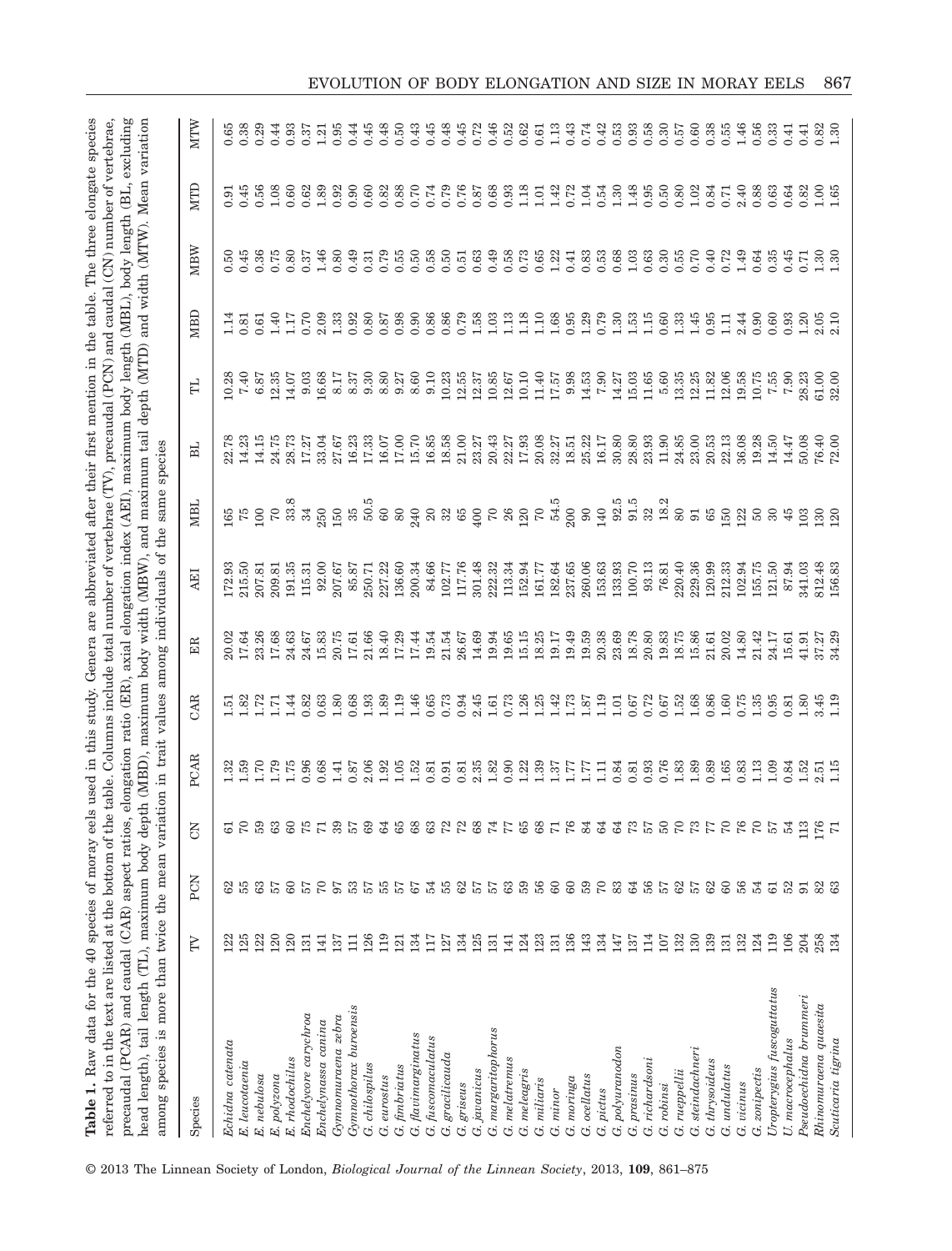

**Figure 3.** A, precaudal vertebral number plotted against caudal vertebral number; note that the axes are not on the same scale, and that caudal numbers are typically slightly higher than the precaudal numbers. Extremely elongate species are depicted by open circles, with the 37 remaining species represented by black circles. There is no linear relationship between precaudal and caudal number according to reduced major axis (RMA) regressions. B, precaudal and caudal aspect ratios; there is a strong linear relationship between aspect ratios in the caudal and precaudal regions, with caudal aspect ratios increasing slightly faster than precaudal ratios (slope =  $1.24$ ;  $95\%$ confidence interval = 1.09–1.42).

length. Therefore, rather than through changes in the vertebral column, the wide variation in moray ER has evolved primarily through changes in body depth. In fact, for all but the three most elongate species, body depth scales linearly with body length (*P* < 0.001,  $R^2 = 0.78$ , slope =  $-0.75$ ; Fig. 5). The skinniest moray in our data set, *P. brummeri*, has the highest ER but not the highest AEI, whereas *Scuticaria tigrina* has the third highest ER but an intermediate AEI relative to all the morays sampled. A narrow range of AEI (77–121; 20% of the observed range in AEI) encompasses more than 95% of the observed variation in ER (Fig. 4).

Morays show extensive variation in maximum body length, encompassing much of the variation in anguilliform fishes examined thus far (Fig. 1c). Multiple



**Figure 4.** Elongation ratio (ER) and axial elongation index (AEI) for 37 species of morays in Figure 2; the three extremely elongate species are not included in this plot. Dotted lines bracket the range in AEI that encompasses more than 95% of the range in ER, emphasizing that a narrow range of vertebral elongation spans most of the range in body shape elongation. There is no linear relationship between ER and AEI according to phylogenetic generalized least squares (PGLS) regression.



**Figure 5.** The relationship between body depth (universally the largest secondary body axis) and standard length  $(r^2 = 0.78)$ . The three extremely elongate species are represented by open circles; all other species are represented by black circles.

regression model building yielded a model that explains 70% of the observed variation in maximum body length according to the following combination of variables (relative contributions of each variable to the coefficient of determination, or generalized  $R^2$ , are given parenthetically): vertebral aspect ratios (0.50); precaudal vertebral number (0.28); size-corrected head length (0.17); and caudal vertebral number (0.05) (Fig. 6). We find that ER is weakly and negatively correlated with maximum body length  $(R^2 = 0.15, P = 0.009,$  slope = -0.016), confirming that elongation does not correspond with an increase in overall length. We also find that variation in AEI is primarily driven by changes in vertebral aspect ratios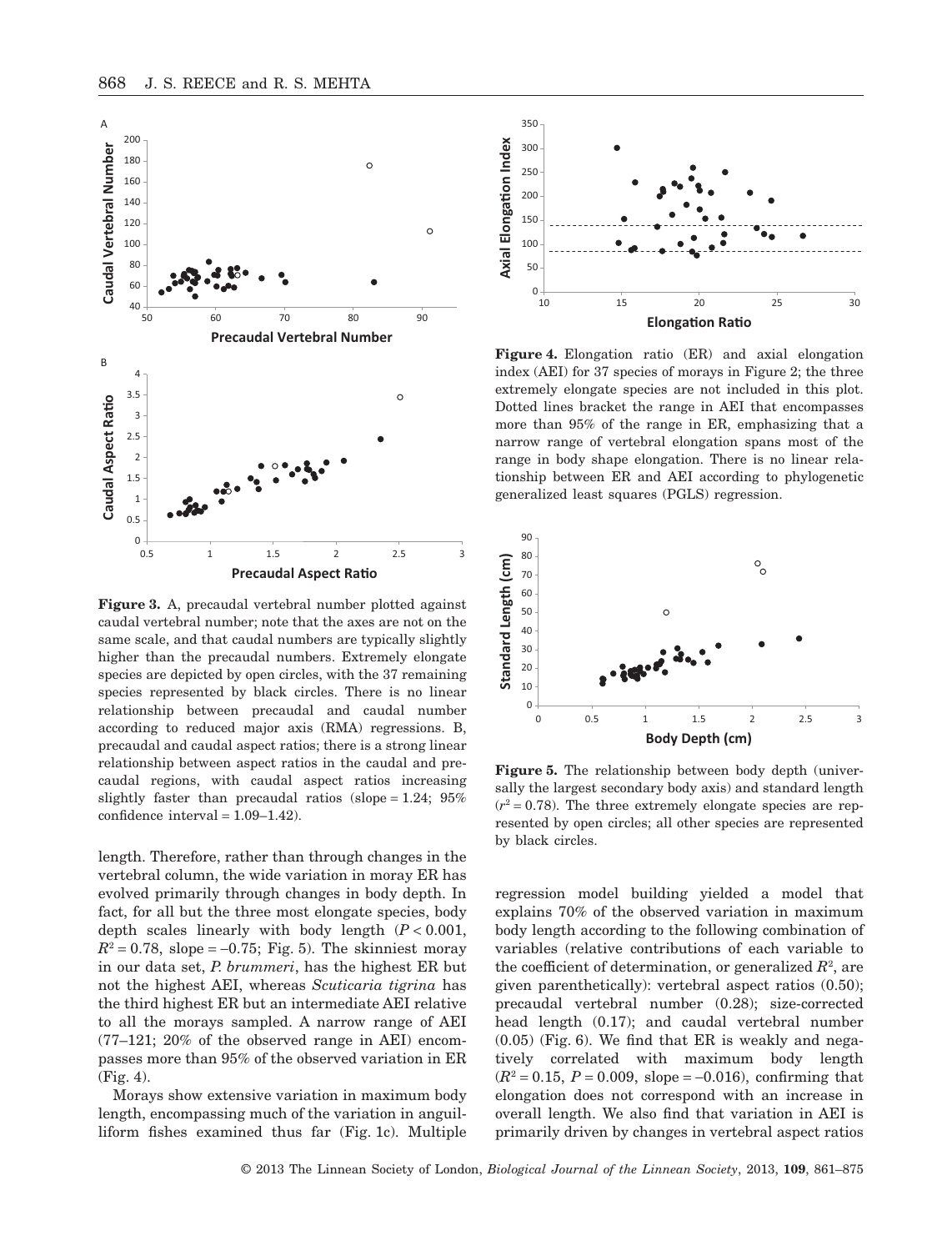

**Figure 6.** The relationship between predicted values from multiple regression model building against observed values of maximum body length. Model-predicted values encompass 70% of the variation observed in maximum body length based on the predictors of caudal aspect ratios, precaudal and caudal vertebral numbers, and sizecorrected head length.

in the precaudal and caudal regions (combined  $R^2 = 0.97$ , and not by variation in vertebral number. The highly elongate species also exhibit elongate vertebral centra, but in the case of *P. brummeri* and *R. quaesita*, vertebral numbers, rather than increases in vertebral aspect ratios, have contributed to their high values of AEI.

#### MODELS AND TEMPO OF MORPHOLOGICAL EVOLUTION

Maximum body length was best fitted with an OU1 model, and is more likely to evolve according to BM with selection towards a single optimum. Total vertebral number and AEI were best fitted with BM2 models, and confirm our hypothesis that the highly elongate taxa (*S. tigrina*, *R. quaesita*, and *P. brummeri*) show accelerated rates of evolution for these variables, relative to the remaining 37 taxa (Table 2). When the caudal and precaudal vertebrae are modelled separately, the number of precaudal vertebrae fit an OU1 model, whereas caudal vertebrae fit a BM2 model. On average, the three highly elongate species are separated from each other by more than 20 Myr (Fig. 2), and represent independent evolutionary trajectories for total vertebral number, primarily through adding vertebrae to the caudal region. The ER was best fitted with an OU2 model, further supporting the idea that these three species are evolving towards an optimal body shape that is distinct from the other lineages surveyed. Our randomization procedure confirmed that OU2 and BM2 model selection could not be repeated by randomly choosing three taxa from the phylogeny, as none of the 100 iterations (each across 500 equally likely topologies) provided significant support for either model.

Ancestral states estimated by the best-fit models in RBROWNIE for ER, AEI, the total number of vertebrae (including caudal and precaudal vertebrae), and maximum body length are presented in Table 2. We also include the 95% confidence intervals from the ML reconstructions using a BM model, anguilliform outgroups (when available; Fig. S1; Table S2), and the *ace* function in Geiger. Reconstructed ancestral states for AEI at all nodes are presented in Figure 2. Based on these estimates, the ancestral moray was intermediate in body shape (ER of 22) relative to the distribution of observed ER values in Figure 1a. Most moray species evolved changes in body shape according to weak selection for a body length to depth ratio of approximately 19 : 1, and on average this ratio changed by 0.5 per million years. However, approximately 20 Mya the first two of three highly elongate lineages emerged, and were under strong selection for increased elongation, leading to the species *P. brummeri* (21 Mya), *S. tigrina* (19 Mya), and later, *R. quaesita* (8 Mya). Intermediate values for AEI (167), total vertebral number (128), and maximum body length (98 cm) are also inferred at the root of the tree, despite the presence of extant taxa with extremely high values for AEI (up to 815), and species with four times the average maximum body length.

## DISCUSSION

Despite considerable work on pleomerism in fishes and interest in body shape evolution in vertebrates, few studies have addressed how evolutionary changes in the axial skeleton are correlated with changes in body shape and maximum body length. We show that moray eels are highly diverse in body shape, maximum body length, and vertebral characteristics, and that body elongation evolves independently of axial elongation, whereas maximum body length evolves through region-specific increases in vertebral number, elongation of the vertebral centra, and postembryonic somatic growth. Our phylogenetic examination of elongation and the axial skeleton in 40 species of moray eels revealed a weak association between ER and AEI, suggesting that overall body shape and the axial skeleton evolve independently within morays as well as across Anguilliformes (Mehta *et al*., 2010). Morays exhibited ERs ranging from 15 to 43 (relatively deeper bodied to very slender), spanning most of the variation in eel body shape (Fig. 1a). We found a negative relationship between elongation of the body and elongation of the head, a surprising result in light of the positive relationship found in many elongate fish taxa (e.g. beloniform fishes; Ward & Brainerd, 2007). Body depth alone explained 97% of the variation in ER for 37 moray species (Fig. 5). Thus, we find that most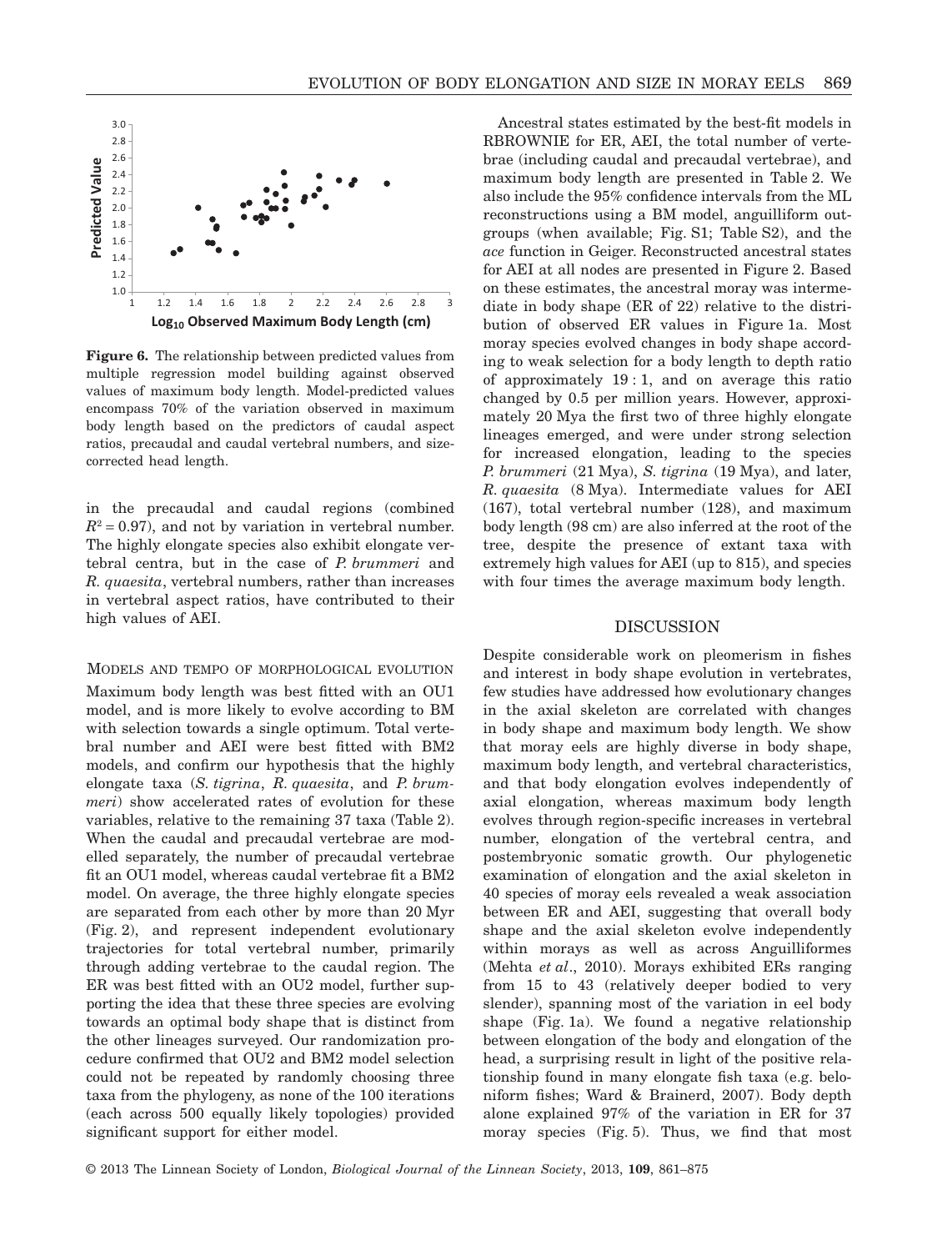**Table 2.** For each trait, we present lambda  $(\lambda)$ , the strength of phylogenetic signal (Pagel, 1999), and ancestral states estimated (using the model denoted) in RBROWNIE, with 95% confidence intervals estimated using a Brownian motion (BM) and maximum likelihood in the Geiger module of R. Also presented are Akaike's information criterion values, and the DAICc score between the preferred model and the next best fit model (values greater than 4 are considered strong support). When the preferred model of morphological evolution was an Ornstein–Uhlenbeck two-optima model (OU2) or a Brownian motion two-rate model (BM2), these models allowed for different optima or rates of BM for the 37 species versus the three burrowing species *Rhinomuraena quaesita*, *Pseudoechidna brummeri*, and *Scuticaria tigrina*. The attraction parameter for OU models  $(\alpha, \alpha)$  varies between 1 and 20, scaling with the strength of selection towards an optimum) is given, and the rate of evolution for a given character in units per million years ( $\sigma$ ). When a BM2 model is favoured, the rate for the 37 species is presented first, followed by a forward slash and the rate for the three highly elongate species. For OU models, the optimum (OU1) or optima (OU2) are given in the same order as rates

| Metric                 | λ    | Ancestral state         | Model           | AICc | $\triangle$ AICc | $\alpha$                 | $\sigma$ (Myr) | Optima |
|------------------------|------|-------------------------|-----------------|------|------------------|--------------------------|----------------|--------|
| Elongation ratio       | 0.94 | 22<br>$(18-35)^*$       | OU <sub>2</sub> | 228  | 14               | 20                       | 0.5            | 19/55  |
| Axial elongation index | 0.01 | 167                     | BM2             | 480  | 18               | $\overline{\phantom{0}}$ | 9/60           |        |
| Total vertebrae        | 0.01 | 128.3<br>$(96 - 148)^*$ | BM2             | 344  | 23               | $\overline{\phantom{0}}$ | 1/13           |        |
| Precaudal vertebrae    | 0.60 | 67.3<br>$(56 - 72)$     | OU1             | 303  | 9                | 20                       | 1.8            | 67/115 |
| Caudal vertebrae       | 0.01 | 61.1<br>$(55 - 69)$     | BM2             | 304  | 44               |                          | 1/11           |        |
| Maximum body length    | 0.01 | 98.1<br>$(74 - 131)^*$  | OU1             | 458  | 7                | 20                       | 10.6           | 115    |

\*Confidence intervals with asterisks were estimated with Anguilliform out-groups; otherwise, values are estimated using data from Muraenidae only.

morays attain an elongate body by altering body depth without changing components of the axial skeleton or head length. This pattern is in contrast to those observed in other elongate vertebrates. For example, salamanders of the genus *Lineatriton* (Parra-Olea & Wake, 2001) and many arboreal snakes (Johnson, 1955) have evolved an elongate body shape through lengthening the vertebral centra. Lindsey (1975) noted that shorter fishes tended to have fewer vertebrae. Among their closest known relatives, Myrocongridae and Heterenchelyidae (Inoue *et al*., 2010; Johnson *et al*., 2012; Fig. S1), myrocongrids (five species) show a close relationship between the total number of vertebrae and ER (data in Castle, 1991 and Karmovskaya, 2006), whereas fossorial heterenchelyids (eight species) appear to show greater variation in the relationship between vertebral number and body shape (data in Smith *et al*., 2012; D. Smith, pers. comm.). The relatively weak association between vertebral characters and elongation observed in several studies (Johnson, 1955; Gans, 1975; Ward & Brainerd, 2007; Mehta *et al*., 2010; Ward & Mehta, 2010) suggests that the mechanisms underlying elongation are diverse and that similar to the pattern observed in morays, members of some lineages may simply undergo a reduction in crosssectional area without major changes to the vertebral column.

Compared with terrestrial vertebrates, the vertebral column of fishes exhibits the simplest form of regionalization. Because elongate 'anguilliform-like' fishes tend to use their entire bodies during locomotion, we anticipate that vertebral characters may exhibit modularity across the precaudal and caudal regions (Liem *et al*., 2001). This developmental pattern provides a general framework for predicting the vertebral correlates of body shape and size evolution. When the two regions evolve according to a single regulatory module, changes should be uniform across the precaudal and caudal regions, whereas separate regulatory mechanisms allow for regionspecific changes. Ward & Brainerd (2007) surveyed over 800 species of actinopterygian and chondrichthyan fishes, and found that the number of vertebrae in the precaudal and caudal regions evolved independently in most groups. For example, in Ostariophysi the number of precaudal vertebrae was conserved, whereas the number of caudal vertebrae varied. Conversely, in Polypteriformes, caudal vertebral numbers were conserved and precaudal numbers varied. Other groups such as Elopomorpha and Osteoglossomorpha showed evidence of both patterns. Our results indicate that for Muraenidae, changes in vertebral number occur independently in the precaudal and caudal regions (Fig. 3a). Similar to the pattern that has been observed across most actinopterygians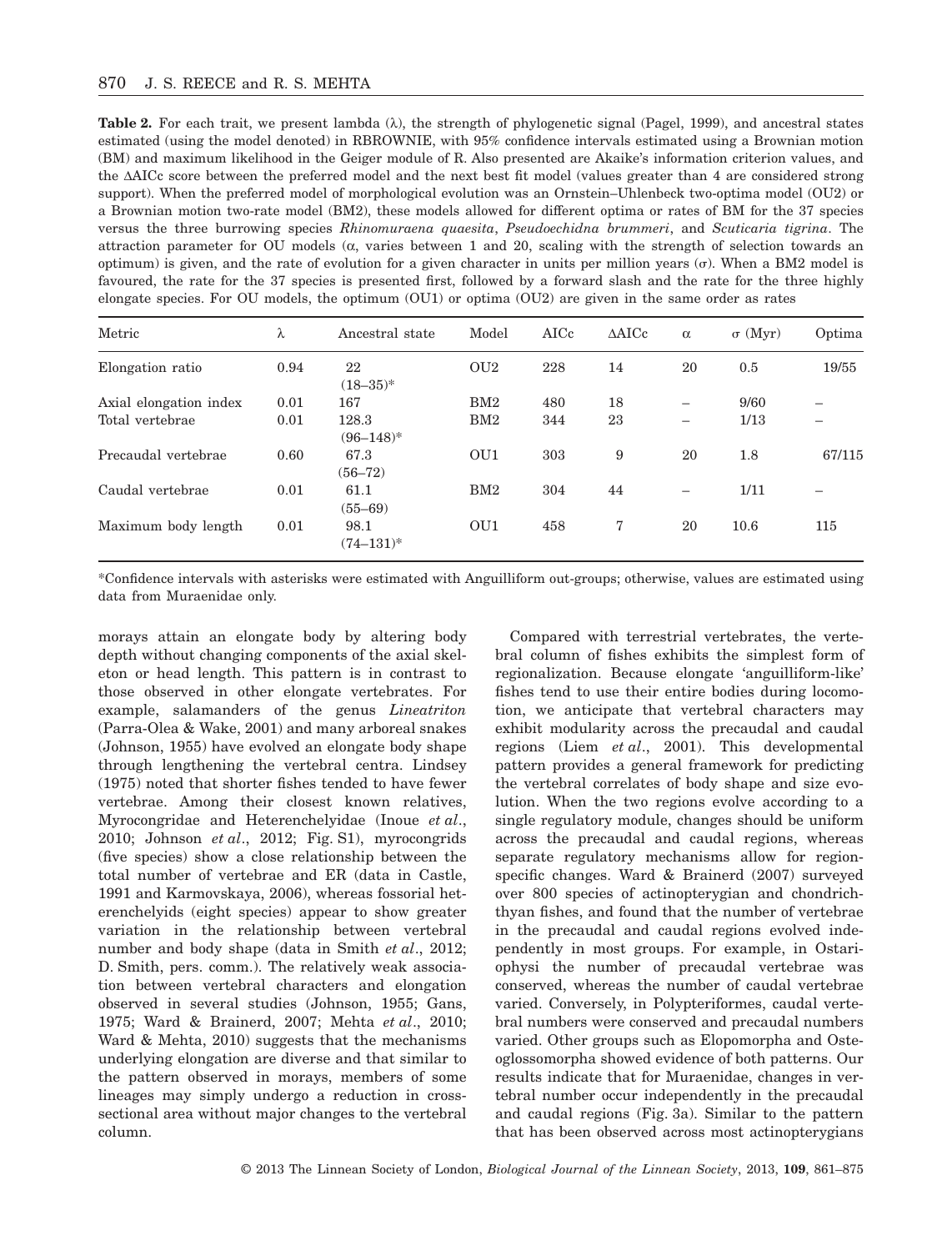(Ward & Brainerd, 2007), we find that in morays changes in vertebral aspect ratio are correlated across the two body regions (Fig. 3b). Thus, there are likely separate developmental modules acting on vertebral numbers in the precaudal and caudal regions, and a single module affecting changes in aspect ratios of vertebrae in both regions. For anguilliform swimmers such as morays, we anticipate high vertebral numbers, which are associated with more intervertebral joints, thereby increasing body flexibility (Brainerd & Patek, 1998). In morays, there may be further functional constraints to maintain a low degree of stiffness across the body through coordinated elongation of vertebrae, as opposed to increases in the already high number of vertebrae. Evidence for such a constraint in body stiffness was also observed in Johnson's (1955) treatment of aquatic and marine snakes, which showed more elongate vertebrae (and presumably stiffer bodies) than their terrestrial counterparts.

Elongation in fishes is often associated with a burrowing lifestyle (Colin, 1973; Atkinson *et al*., 1987; Clark, Pohle & Halstead, 1998; Ishimatsu *et al*., 1998; Aoyama *et al*., 2005). Slender and elongate organisms are suspected to travel through sand or soil with less friction than shorter, wider organisms (Gans, 1974, 1975). Whereas most moray species inhabit reefs or rocky substrates, our sampling included three species, each representing an independent origin of sand burrowing (see Fig. 1). Specifically, these species bury their bodies in the sand and are only conspicuous by their protruding heads (McCosker & Rosenblatt, 1995; Lieske & Myers, 1996). Most morays evolved towards an optimum ER of 19, but these burrowing species showed a strong pattern of evolution towards an optimum ER of up to 55 (Table 2). In contrast to the other 37 morays examined, these specialized tailfirst burrowers achieved body elongation through commensurate increases in vertebral column elongation. Heterenchelyids, which are closely related to morays, are head-first burrowers (Eagderi & Adriaens, 2010) that show considerable variation in vertebral numbers (from 129 to 160 total vertebrae; Smith *et al*., 2012), body size, and shape, and have more vertebrae on average than myrocongrids, another closely related clade. Like morays, elongate colubrid and elapid snakes tend to have more vertebrae than stout-bodied snakes. Unlike morays, burrowing snake species showed significantly fewer vertebrae for their size than their terrestrial or arboreal relatives (Lindell, 1994), and greater variability within species and between closely related species, suggesting a release from selection on the vertebral column in burrowing snakes (Johnson, 1955). Overall, we find no strong relationship between body elongation and vertebral number in morays, except that burrowing species are extremely elongate and tend to have more vertebrae, particularly in the caudal region.

Similar to ER, the axial skeleton of morays encompasses the majority of the variation found in our sampling of anguilliform fishes (Fig. 1b). Axial variation, as measured by AEI, has evolved primarily through changes in the shape of individual vertebrae. Whereas AEI and total vertebral number (a component of AEI) evolved according to BM along our reconstruction of phylogenetic history, there is strong evidence for an accelerated rate of evolution among the three highly elongate sand-burrowing lineages. Most morays alter their vertebral number by approximately one vertebrae per Myr, but the highly elongate sand dwellers, *P. brummeri*, *S. tigrina*, and *R. quaesita*, all show rates of approximately 13 vertebrae per Myr, particularly within the caudal region. This translates into a 6.7-fold increase in the rate of evolution for AEI among the highly elongate sanddwelling species relative to the remaining 37 species sampled.

# THE EVOLUTION OF MAXIMUM BODY LENGTH IN MORAYS

Lindsey (1975) examined data for over 3000 fish species, and noted a strong positive association between the number of vertebrae and maximum body length. This pattern was consistent across most taxonomic families, genera, and even populations within species. Lindsey coined the term pleomerism to refer to the correlation between the meristic parts of an animal and their characteristic body sizes. In addition to Jordan's rule (Jordan, 1892), or the tendency for fish at higher latitudes to have more vertebrae than their relatives at lower latitudes (see Yamahira & Nishida, 2009), pleomerism is widely accepted as a defining characteristic in the skeletal morphology of fishes (McDowall, 2008). Pleomerism has also been found to be a general pattern in broad surveys of snakes (Lindell, 1994) and many amphibians (Jockusch, 1997). However, pleomerism has recently been challenged at both higher and lower taxonomic levels. Müller *et al*. (2010) showed that across 436 amniote taxa, pleomerism was not generally associated with the evolution of large body size. Instead, they found that large amniotes such as dinosaurs had the same number of vertebrae as their smaller relatives, and achieved their large body sizes through postembryonic somatic growth. Conversely, smallbodied amniotes often show high vertebral counts, implying that other ecological or behavioral traits (e.g. habitat and locomotion) might affect or be affected by vertebral number more than body size. McDowall (2003; see also McDowall, 2008) showed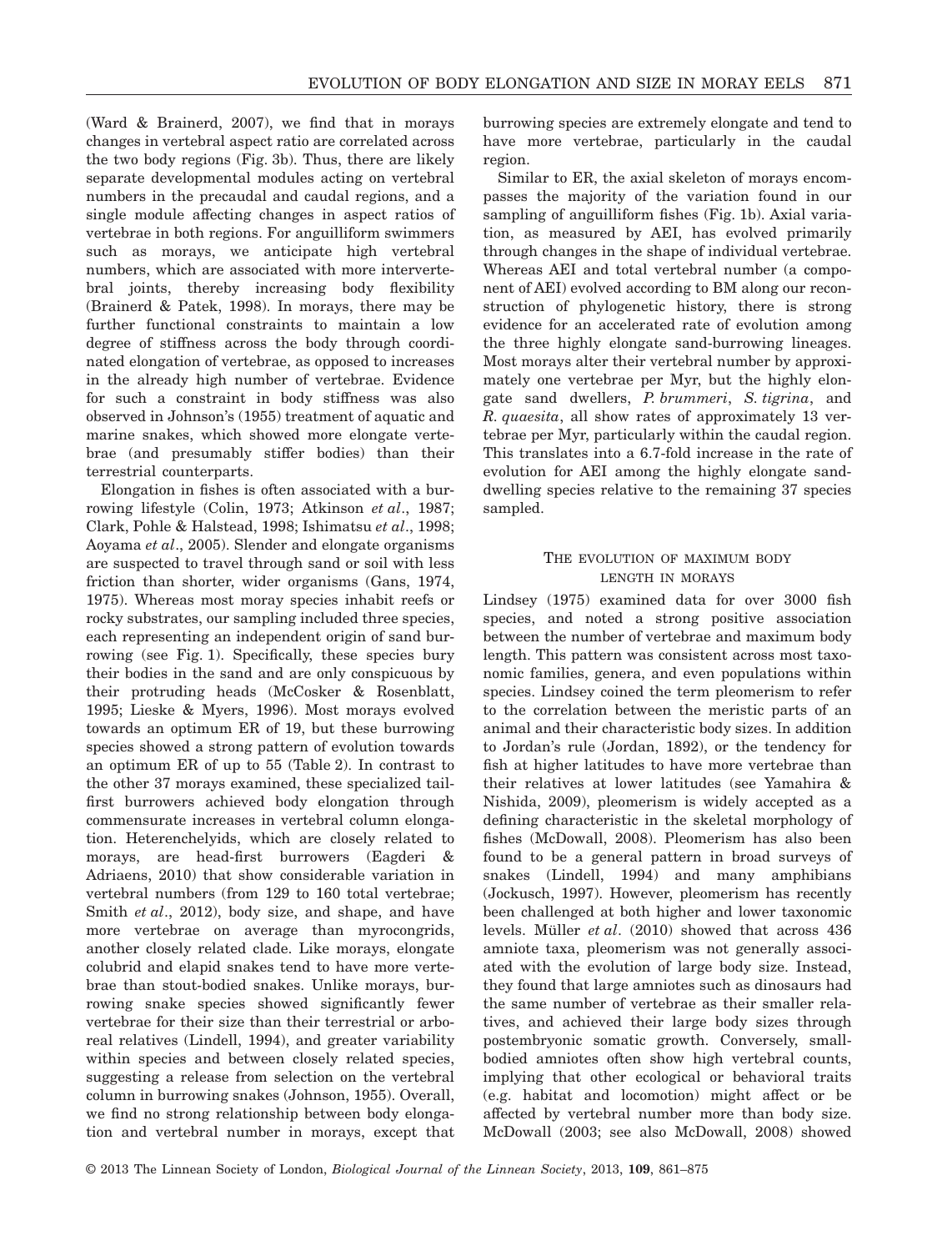that despite a general pattern of pleomerism across galaxiid fishes, body size was also strongly influenced by diadromy and swimming mode. In snakes, pleomerism explains phyletic body size increases across a wide range of species, but as noted in Müller *et al*. (2010), the largest species of snakes, such as large members of Boidae and Pythonidae, have intermediate numbers of vertebrae (250–300), and have achieved large body size primarily through postembryonic somatic growth (Head & Polly, 2007).

Over the course of their evolution, morays have evolved extensive diversity in maximum body length (Fig. 1c). We find a relatively weak influence of evolutionary history on maximum body length (Table 2), whereas phylogenetic relationships explain up to 59% of body size variation in some groups of snakes (Terribile *et al*., 2009). Caudal aspect ratios, combined with the number of vertebrae in the precaudal and caudal regions and size-corrected head length, explain 70% of the variation in maximum body length. Interestingly, size-corrected head length modestly contributes to overall length. Slender morays tend to have shorter maximum body lengths and relatively short heads, whereas deeper bodied morays tend to have large maximum body lengths and more elongate heads. We suspect that morays with deeper bodies feed on larger prey, and thus have larger heads and longer oral jaws. Although total vertebral number is correlated with maximum body length, we find that vertebral shape plays a stronger role in the evolution of maximum body length in this group. Variation in maximum body length not explained by our model is probably a result of postembryonic somatic growth, as observed in snakes (Head & Polly, 2007) and other vertebrates (Müller *et al*., 2010). As vertebral shape contributes to overall maximum body length, understanding the rate of vertebral growth in each axial region would provide interesting insight into the evolution of maximum body length in morays (Bergmann, Melin & Russell, 2006).

Moray eels probably appear in the fossil record between 34 and 54 Mya (Benton, 1993). The ancestral moray reached a maximum body length of approximately 98 cm. From this ancestral length, morays have reached over 4 m in length and weights of over 60 kg (the largest moray, *Gymnothorax javanicus*). Moray lineages have also decreased in length, with the smallest species that we sampled, *G. robinsi*, reaching 18 cm in length and a weight of approximately 3 g. The oldest full-bodied fossil of a moray is dated to 5.3 Mya (Arambourg, 1927; Gaudant, 2002), and is approximately 13 cm long at an unknown stage of maturity. Maximum body length evolved under weak selection for an optimum of 115 cm, on the upper edge of the distribution for extant taxa sampled (Fig. 1c), and at a rate of approximately 10.6 cm net

change in maximum body length per Myr. As a result of this rate of evolution and weak selection, variation in maximum body length steadily increased throughout moray evolutionary history. The three burrowing species, which also had the highest ERs in our data set, reach maximum lengths of just over 100 cm, which is only one-quarter of the length of *G. javanicus* (Table 1). This pattern is also observed in snakes, where burrowing species were typically shorter than their arboreal or terrestrial relatives (Lindell, 1994). The smallest species of snakes (e.g. *Leptotyphlops*, the so-called 'thread snakes') also tend to be fossorial and fairly elongate, with ERs that range from 30 to 60 (Taylor, 1939; Hahn, 1978). Whereas all three burrowing morays sampled show an increase in ER and maximum body length from their inferred ancestral states, these increases in maximum length have resulted from increases in both the number of precaudal and caudal vertebrae, elongation of individual vertebrae in the precaudal and caudal regions, and increases in relative head length. Because of the limited availability of vertebral measurements on the closest relatives of morays, we were only able to reconstruct ancestral states including out-group taxa for the traits of ER, vertebral number, and maximum body length, and thus for the remaining characters we were limited to Muraenidae (without out-groups). Our inferred ancestral state of 128 vertebrae for Muraenidae is consistent with the mean numbers in heterenchelyids and myrocongrids (average vertebral number of 147; data from FishBase and D. Smith, pers. comm.), as is ER (22 for Muraenidae, and approximately 20 for heterenchelyids and myrocongrids). Maximum body length is somewhat lower in the two out-group taxa (58.9 cm) than the ancestral state for morays (98.1 cm). Future research on patterns of evolution in these taxa, particularly with respect to vertebral aspect ratio, will contribute to a greater understanding of axial diversity and behaviours of anguilliform fishes.

## **CONCLUSION**

Morays exhibit great variation in body shape, vertebral characteristics, and maximum body length (Fig. 1). We show that this diversity has evolved through regionalization of vertebral development, with separate developmental modules for the numbers of vertebrae in the caudal and precaudal regions, but a shared module for vertebral aspect ratios across regions. Consistent vertebral shape in each region could potentially contribute to the functional morphology of undulatory swimming, as has been suggested for some aquatic snakes. In morays, body elongation and elongation of the vertebral column evolve independently. Throughout their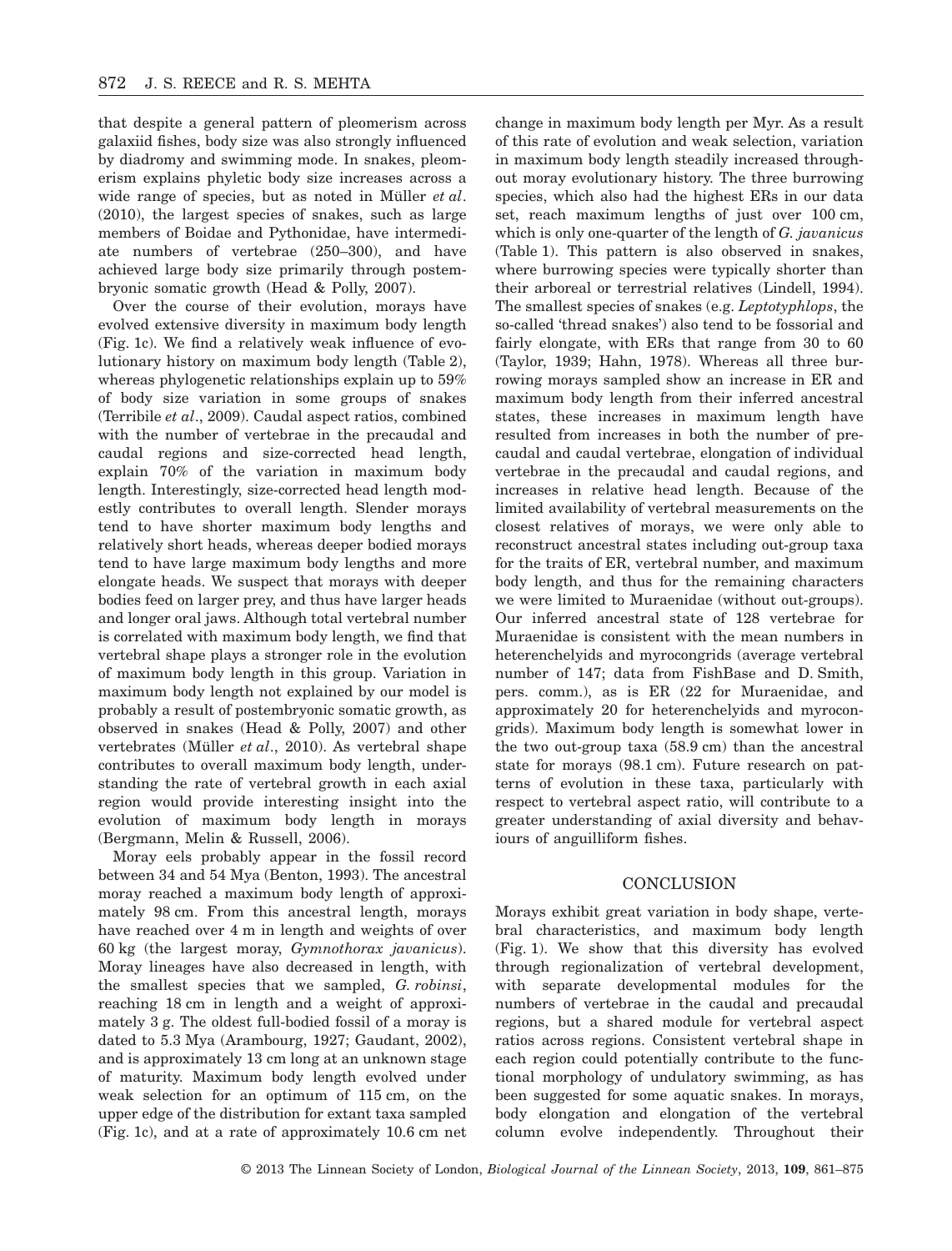evolutionary history, moray lineages have elongated by different morphological trajectories, in contrast to shared evolutionary patterns recorded for some groups of elongate salamanders and snakes. Similar to fossorial snakes and other burrowing anguilliform fishes, burrowing species of morays are particularly elongate and show evidence for rapid evolution and strong selective forces (Table 2) relative to nonburrowing morays. Maximum body length in morays appears to evolve through pleomerism, like many other groups of fishes, but also by changes in the shape of vertebrae and postembryonic somatic growth, a pattern that also extends to large species of snakes. Finally, we reconstruct an ancestral moray and describe the timing and pattern of phenotypic evolution in body shape, maximum body length, and vertebral characters. This work reveals the importance of axial skeleton characteristics in contributing towards body shape and maximum body length in a diverse group of marine fishes, and is a step towards understanding the developmental mechanisms by which vertebrates have evolved such tremendous diversity in overall body size and shape.

# ACKNOWLEDGEMENTS

We thank Dave Catania and John McCosker from the California Academy of Sciences and David G. Smith from the Smithsonian Institution, Division of Ichthyology, for technical support and for the loan of specimens for this study. We thank Jeffrey Sharick for processing and preparing specimens for clearing and staining, and Analisa Shae Brown for performing many of the vertebral counts. Graham Slater, two anonymous reviewers, David Collar, Peter Wainwright, and members of the Mehta Lab provided helpful discussions and comments on this article. Funding for this work was provided by National Science Foundation Division of Integrative Organismal Systems 0819009 to R.S.M., P.C.W., and M.E.A.

## **REFERENCES**

- **Aoyama J, Shinoda A, Sasai S, Miller MJ, Tsukamoto K. 2005.** First observations of the burrows of *Anguilla japonica*. *Journal of Fish Biology* **67:** 1534–1543.
- **Arambourg C. 1927.** Les poissons fossiles d'Oran. Matériax pour la carte géologique d'Algérie, lère série. *Paléontologie* **6:** 1–298.
- **Atkinson RJA, Pelster B, Bridges CR, Taylor AC, Morris S. 1987.** Behavioural and physiological adaptations to a burrowing lifestyle in the snake blenny, *Lumpenus lampretaeformis*, and the red band-fish, *Cepola rubescens*. *Journal of Fish Biology* **31:** 639–659.
- **Benton MJ. 1993.** *The fossil record 2*. London: Chapman & Hall.
- **Bergmann PJ, Irschick DJ. 2010.** Alternative pathways of body shape evolution translate into common patterns of locomotor evolution in two clades of lizards. *Evolution* **64:** 1569–1582.
- **Bergmann PJ, Melin AD, Russell AP. 2006.** Differential segmental growth of the vertebral column of the rat (*Rattus norvegicus*). *Zoology* **109:** 54–65.
- **Brainerd BL, Patek SN. 1998.** Vertebral column morphology, C-start curvature, and the evolution of mechanical defenses in tetraodontiform fishes. *Copeia* **4:** 971–984.
- **Brandley MC, Huelsenbeck JP, Wiens JJ. 2008.** Rates and patterns in the evolution of snake-like body form in squamate reptiles: evidence for repeated re-evolution of lost digits and long-term persistence of intermediate body forms. *Evolution* **62:** 2042–2064.
- **Brown JH, Lasiewsk R. 1972.** Metabolism of weasels cost of being long and thin. *Ecology* **53:** 939–943.
- **Burnham KP, Anderson DR. 2002.** *Model selection and mixed model inference: a practical information-theoretic approach*. New York: Springer.
- **Butler MA, King AA. 2004.** Phylogenetic comparative analysis: a modeling approach for adaptive evolution. *American Naturalist* **164:** 683–695.
- **Castle PHJ. 1991.** First Indo-Pacific record of the eel family Myrocongridae, with the description of a new species of *Myroconger*. *Copeia* **1:** 148–150.
- **Clark E, Pohle JF, Halstead B. 1998.** Ecology and behavior of tilefishes, *Hoplolatilus starcki*, *H. fronticinctus* and related species (Malacanthidae): non-mound and mound builders. *Environmental Biology of Fishes* **52:** 395–417.
- **Colin PL. 1973.** Burrowing behavior of the yellowhead jawfish, *Opistognathus aurifrons*. *Copeia* **1973:** 84–90.
- **Dingerkus G, Uhler LD. 1977.** Enzyme clearing of alcian blue stained whole small vertebrates for demonstrating cartilage. *Biotechnic and Histochemistry* **52:** 229– 232.
- **Drummond AJ, Rambaut A. 2007.** BEAST: bayesian evolutionary analysis by sampling trees. *BMC Evolutionary Biology* **7:** 214.
- **Eagderi S, Adriaens D. 2010.** Cephalic morphology of *Pythonichthys macrurus* (Heterenchylyidae: Anguilliformes): specializations for head-first burrowing. *Journal of Morphology* **271:** 1053–1065.
- **Felsenstein J. 1985.** Phylogenies and the comparative method. *American Naturalist* **125:** 1–15.
- **Froese R, Pauly D, eds. 2011.** *FishBase*, version 04/2004 [WWW document]. Available at: http://www.fishbase.org
- **Gans C. 1974.** *Biomechanics: approach to vertebrate biology*. Philadelphia: J.P. Lippincott.
- **Gans C. 1975.** Tetrapod limblessness: evolution and functional corollaries. *American Zoologist* **15:** 455–467.
- **Gaudant J. 2002.** La crise messingienne et ses effets sur I'ichthyofaune néogène de la Méditerraneé: le témoignage des squelettes en connexion de poissons téléostéens. *Geodiversitas* **24:** 691–710.
- **Gomez C, Pourquié O. 2009.** Developmental control of segment numbers in vertebrates. *Journal of Experimental Zoology* **312B:** 533–544.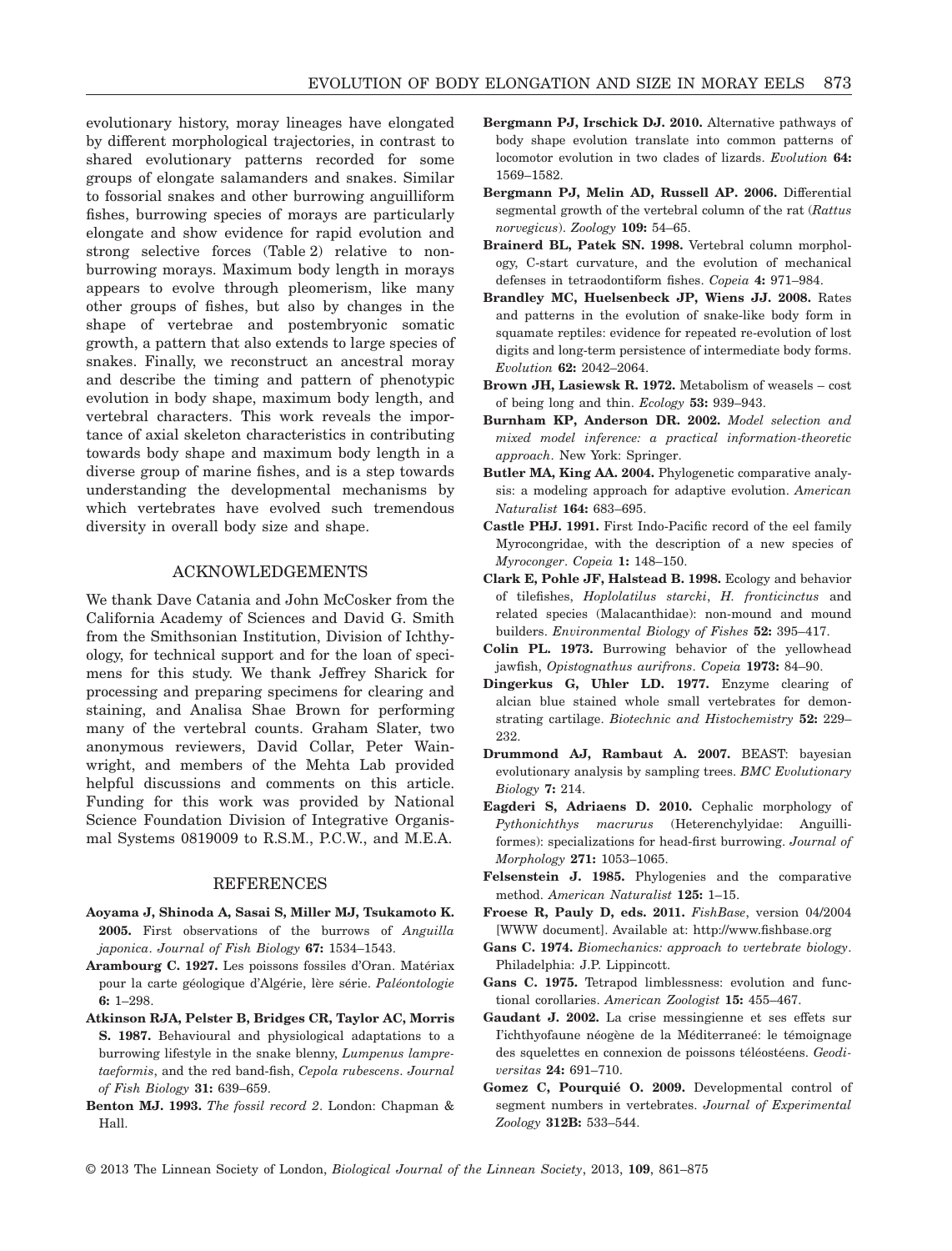- **Grafen A. 1989.** The phylogenetic regression. *Philosophical Transactions of the Royal Society of London B. Biological Sciences* **326:** 119–157.
- **Hahn DE. 1978.** A brief review of the genus *Leptotyphlops* (Reptilia, Serpentes, Leptotyphlopidae) of Asia, with description of a new species. *Journal of Herpetology* **12:** 477–489.
- **Harmon LJ, Weir JT, Brock CD, Glor RE, Challenger W. 2008.** GEIGER: investigating evolutionary radiations. *Bioinformatics* **24:** 129–131.
- **Head JJ, Polly PD. 2007.** Dissociation of somatic growth from segmentation drives gigantism in snakes. *Biology Letters* **3:** 296–298.
- **Heusner AA. 1985.** Body size and energy metabolism. *Annual Review of Nutrition* **5:** 267–293.
- **Inoue JG, Masaki M, Miller MJ, Sado T, Hanel R, Hatooka K, Aoyama J, Minegishi Y, Nishida M, Tsukamoto K. 2010.** Deep-ocean origin of the freshwater eels. *Biology Letters* **6:** 363–366.
- **Ishimatsu A, Hishida Y, Takita T, Kanda T, Oikawa S, Takeda T, Huat KK. 1998.** Mudskippers store air in their burrows. *Nature* **391:** 237–238.
- **Jockusch EL. 1997.** Geographic variation and phenotypic plasticity of number of trunk vertebrae in slender salamanders, *Batrachoseps* (Caudata: Plethodontidae). *Evolution* **51:** 1966–1982.
- **Johnson DG, Ida H, Sakaue J, Sado T, Asahida T, Miya M. 2012.** A 'living fossil' eel (Anguilliformes: Protanguillidae, fam. nov.) from an undersea cave in Palau. *Proceedings of the Royal Society B. Biological Sciences* **279:** 934–943.
- **Johnson RG. 1955.** The adaptive and phylogenetic significance of vertebral form in snakes. *Evolution* **9:** 367–388.
- **Jordan DS. 1892.** Relations of temperature to vertebrae among fishes. *Proceedings of the United States National Museum* **14:** 107–120.
- **Karmovskaya ES. 2006.** New species of the genus *Myroconger*, *M. seychellensis* (Myrocongridae, Anguilliformes) from the western equatorial part of the Indian Ocean. *Journal of Ichthyology* **46:** 563–565.
- **Kembel SW, Cowan PD, Helmus MR, Cornwell WK, Morlon H, Ackerly DD, Blomberg SP, Webb CO. 2010.** Picante: R tools for integrating phylogenies and ecology. *Bioinformatics* **26:** 1463–1464.
- **Liem KF, Bemis WE, Walker WFJ, Grande L. 2001.** *Functional anatomy of the vertebrates: an evolutionary perspective, 3rd edn*. Belmont: Brooks/Cole.
- **Lieske E, Myers R. 1996.** *Coral reef fishes: Caribbean, Indian Ocean and Pacific Ocean including the Red Sea*. London: HarperCollins.
- **Lindell LE. 1994.** The evolution of vertebral number and body size in snakes. *Functional Ecology* **8:** 708–719.
- **Lindsey CC. 1975.** Pleomerism, widespread tendency among related fish species for vertebral number to be correlated with maximum body length. *Journal of the Fisheries Research Board of Canada* **32:** 2453–2469.
- **McCosker JE, Rosenblatt RH. 1995.** Muraenidae. Morenas. In: Fischer W, Krupp F, Schneider W, Sommer C, Carpenter

KE, Niem V, eds. *Guia FAO para Identification de Especies para lo Fines de la Pesca*. 1303–1315. Rome: FAO.

- **McDowall RM. 2003.** Variation in vertebral number in galaxiid fishes, how fishes swim and a possible reason for pleomerism. *Review of Fish Biology and Fisheries* **13:** 247–263.
- **McDowall RM. 2008.** Jordan's and other ecogeographical rules, and the vertebral number in fishes. *Journal of Biogeography* **35:** 501–508.
- **McMahon T. 1973.** Size and shape in biology. *Science* **179:** 1201–1204.
- **Mehta RS, Ward AB, Alfaro ME, Wainwright PC. 2010.** Elongation of body in eels. *Integrative and Comparative Biology* **50:** 1091–1105.
- **Morin-Kensicki EM, Melancon E, Eisen JS. 2002.** Segmental relationship between somites and vertebral column in zebrafish. *Development* **129:** 3851–3860.
- **Müller J, Scheyer TM, Head JJ, Barrett PM, Werneburg I, Ericson PGP, Pol D, Sánchez-Villagra MR. 2010.** Homeotic effects, somitogenesis and the evolution of vertebral numbers in recent and fossil amniotes. *Proceedings of the National Academy of Sciences of the United States of America* **107:** 2118–2123.
- **Nagel L, Schluter D. 1998.** Body size, natural selection, and speciation in sticklebacks. *Evolution* **52:** 209–218.
- **Nelson GJ. 2006.** *Fishes of the world 4th Edition*. Hoboken: John Wiley & Sons, Inc.
- **O'Meara BC, Ané C, Sanderson MJ. 2006.** Testing for different rates of continuous trait evolution using likelihood. *Evolution* **60:** 922–933.
- **Pagel M. 1999.** Inferring the historical patterns of biological evolution. *Nature* **401:** 877–884.
- **Parra-Olea G, Wake DB. 2001.** Extreme morphological and ecological homoplasy in tropical salamanders. *Proceedings of the National Academy of Sciences of the United States of America* **98:** 7888–7891.
- **Peichel CL, Nereng KS, Ohgi KA, Cole BLE, Colosimo PF, Buerkle CA, Schluter D, Kingsley DM. 2001.** The genetic architecture of divergence between threespine stickleback species. *Nature* **414:** 901–905.
- **Polly PD, Head JJ, Cohn MJ. 2001.** Testing modularity and dissociation: the evolution of regional proportions in snakes. In: Zelditch ML, ed. *Beyond heterochrony: the evolution of development*. 305–333. New York: Wiley-Liss, Inc.
- **R Core Development Team. 2009.** R: a language and environment for statistical computing. pp. R Foundation for Statistical Computing, Vienna, Austria.
- **Raff RA. 1996.** *The shape of life: genes, development, and the evolution of animal form*. Chicago: The University of Chicago Press.
- **Reece JS, Bowen BW, Larson A. 2010.** Molecular phylogenetics of moray eels (Murenidae) demonstrates multiple origins of a shell-crushing jaw (*Gymnomuraena*, *Echidna*) and multiple colonizations of the Atlantic Ocean. *Molecular Phylogenetics and Evolution* **57:** 829–835.
- **Revell LJ. 2009.** Size-correction and principal components for interspecific comparative studies. *Evolution* **63:** 3258–3268.
- **Revell LJ. 2010.** Phylogenetic signal and linear regression on species data. *Methods in Ecology and Evolution* **1:** 319–329.